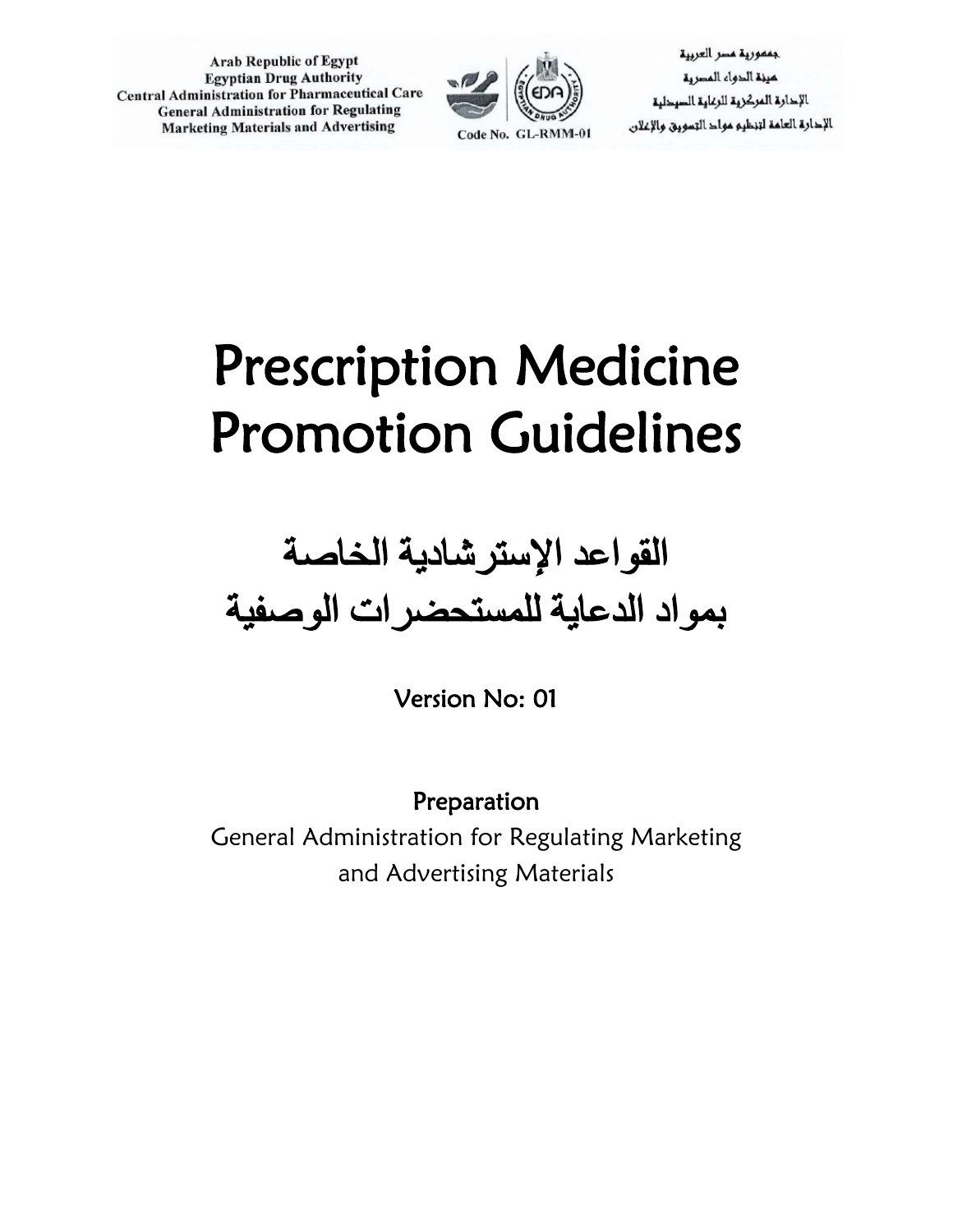

جممورية مسر العربية عينة الدواء المسرية الإحارة المركزية للرعاية السيحلية الإحارة العامة لتنطيو مواح التسويق والإعلان

## **Contents**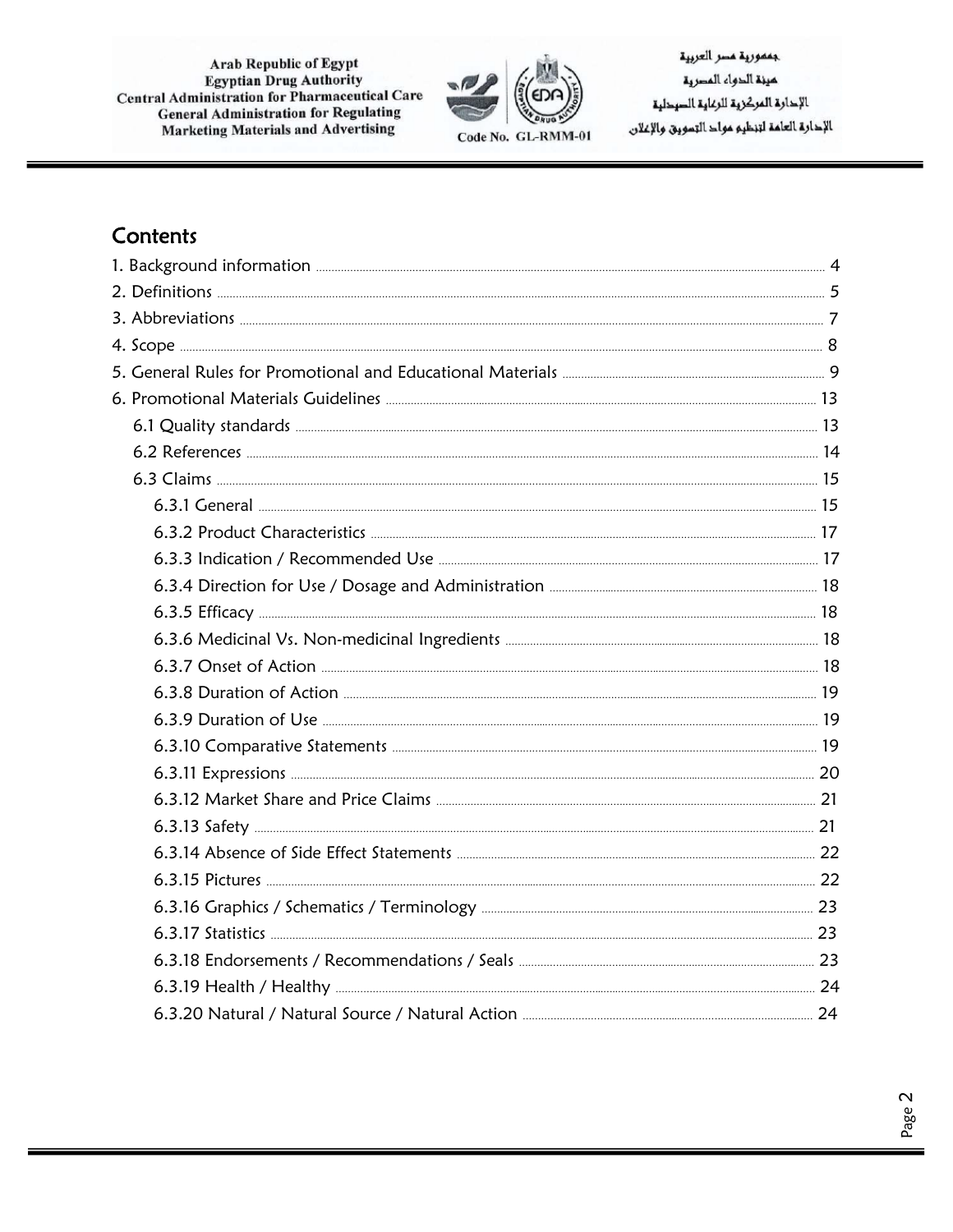

جممورية مسر العربية عينة الدواء المسرية الإحارة المركزية للرعاية السيحلية الإحارة العامة لتنظيم مواح التسويق والإعلان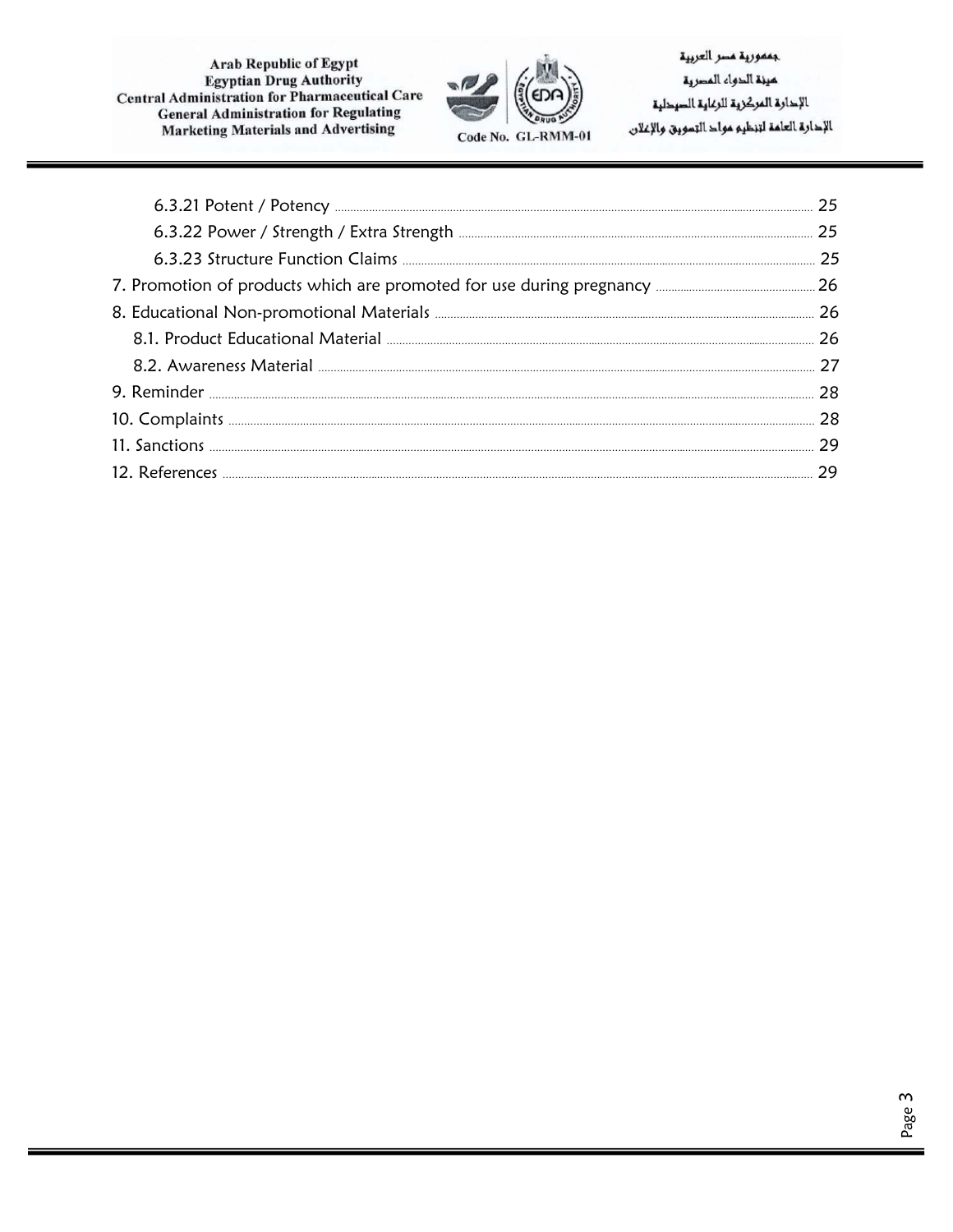

جعمورية عصر العربية لمرنة الدواء المصرية الإدارة المركز وق للرعاوة الصودلية الإحارة العامة لتنظيم مواح التسويق والإعلان

## 1. Back ground information

Guidelines for the ethical promotion and education of prescription only medicines and guidelines for proper health and disease awareness in order to support and encourage the improvement of healthcare through rational use of pharmaceutical products & be consistent with international practice.

#### Vision

Trusted healthcare product communication that promotes optimal health.

#### Mission

To provide a preclearance review that fosters trustworthy healthcare communications within the regulatory framework.

#### Values

Integrity, Competency, Credibility, Excellence, Transparency.

#### Mandate

Marketing Material & Media Monitoring (MM &MM) Department primary role is to ensure that healthcare product communication for prescription products is accurate, balanced evidence-based, and reflects current best practice.

#### The Role of Marketing Material and Media Monitoring Department:

- 1. Pre-clearance of:
	- A- All electronic and printed promotional materials (directed to HCPs only) undertaken by MAH operating in Egypt for a POM that is intended for human use & have been officially registered.
	- B- All printed and electronic Educational (non-promotional) materials.
	- C- Reminders in case of violations.
- 2. Investigation of complaints regarding pharmaceutical products promotional and educational materials and awareness materials.
- 3. Training courses regarding the MM&MM department guidelines.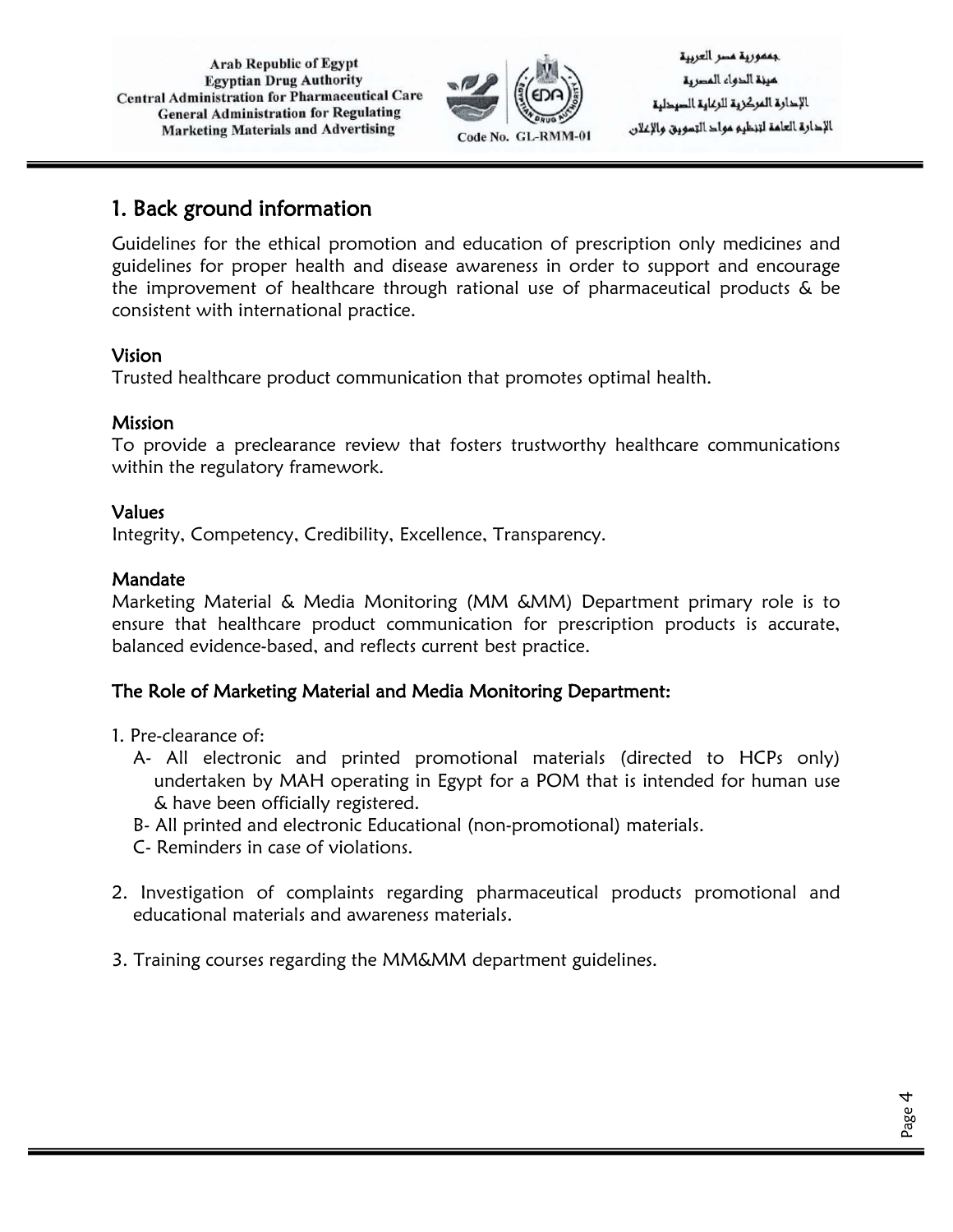

جعمورية عصر العربية لمرنة الدواء المصرية الإدارة المركز وق للرعاوة الصودلية الإحارة العامة لتنظيم مواح التسويق والإغلان

#### Classification of Reviewed Materials:

- 1. All electronic and printed promotional materials (directed to HCPs only) undertaken by MAH operating in Egypt for a POM that is intended for human use & have been officially registered.
	- A- Electronic promotional materials.
	- B- Printed promotional materials.
- 2. All printed and electronic Educational (non-promotional) materials.
	- A- Product educational materials (directed to HCPs or distributed to patients through HCPs)
	- B- Awareness material about a particular condition or disease directed to patients / public / HCPs).
- 3. Reminders in case of violations.

## 2. Definitions

#### Awareness material

It is concerned with providing information, promoting awareness or educating about health, diseases and their management.

#### Claim

Any allegations made directly or indirectly in promotional, awareness or educational materials. In many cases, it says something about the promoted drug or what it does. Claims can be made directly by stating, for example, "Brand X treats heartburn." Claims can also be made indirectly by the use of pictures or other graphics. For example: a picture of a playground full of children suggests a claim that the promoted drug treats children.

#### Educational Material

Means any representation which is intended to provide information about a medical condition or therapy which does not contain specific promotional claims.

#### Healthcare Professional

Any member of the medical, dental, pharmaceutical or nursing professions.

#### Patient

A person who has been prescribed a drug product.

#### Comparative Claim

A statement that compares an identified attribute of one drug product / ingredient to that of another drug product(s) / ingredient(s) in terms of comparability (non-inferiority) or superiority.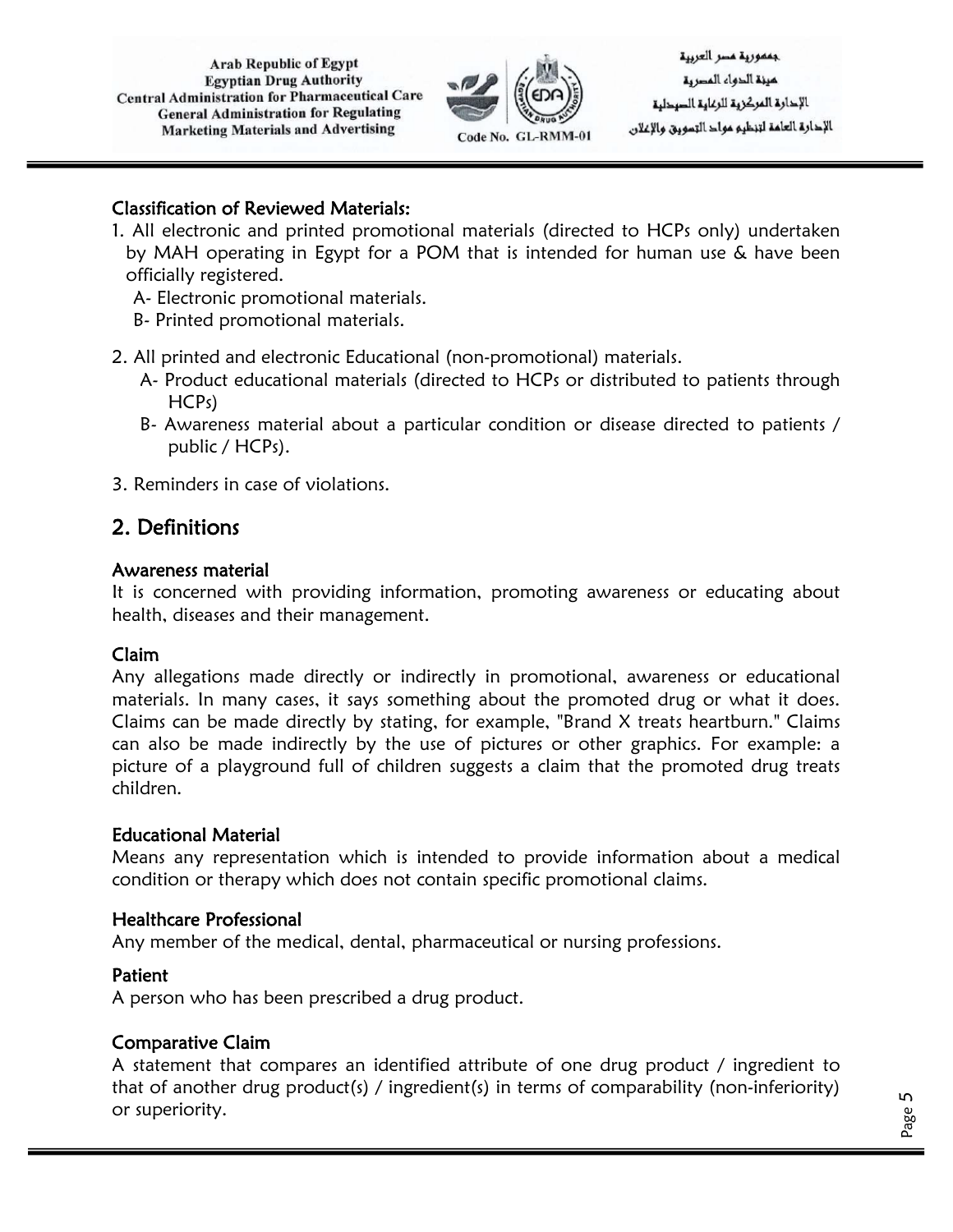

جممورية مسر العربية مينة الدواء المصرية الإدارة المركز وق للرعاوة الصودلية الإحارة العامة لتنظيم مواح التسويق والإعلان

#### Fair Balance

Refers to the presentation of accurate and fair assessment of the risks as well as the benefits of the drug. Fair balance is achieved when the overall presentation of information in the material does not convey a deceptive impression of the drug's risk or benefits.

#### Indication(s) For Use

Is (are) the therapeutic/diagnostic/prophylactic use(s) defined in the approved leaflet by the MOH.

#### Ingredient

Refers to the active ingredient(s) & essential inactive ingredient(s).

#### Observational study

An observational study draws inferences about the possible effect of a treatment on subjects, where the assignment of subjects into a treated group versus a control group is outside the control of the investigator. This is in contrast with experiments, such as randomized controlled trials, where each subject is randomly assigned to a treated group or a control group before the start of the treatment.

#### Prescription Products

A prescription product requires a physician's authorization to purchase.

#### Strength

The strength of a drug product tells how much of the active ingredient is present in each dosage.

#### Promotion

Refer to any activity undertaken, organized or sponsored by a MAH (marketing authorization holder) which is directed at HCPs to promote the prescription, recommendation, supply, administration or consumption of its products through any media.

#### Promotional Claim

Any statement made by a MAH or MAH's representative, which conveys the positive attributes of a product, which extends beyond a simple non-qualitative or quantitative description of the therapeutic category or approved indication for encouraging the usage of that product. It includes statements concerning efficacy, rate of adverse reactions or other cautionary aspects of the product and comparative information.

#### Reminder

Trade name reminders are those, which call attention to the name of the product but do not include indications or dosage recommendations for use of the product.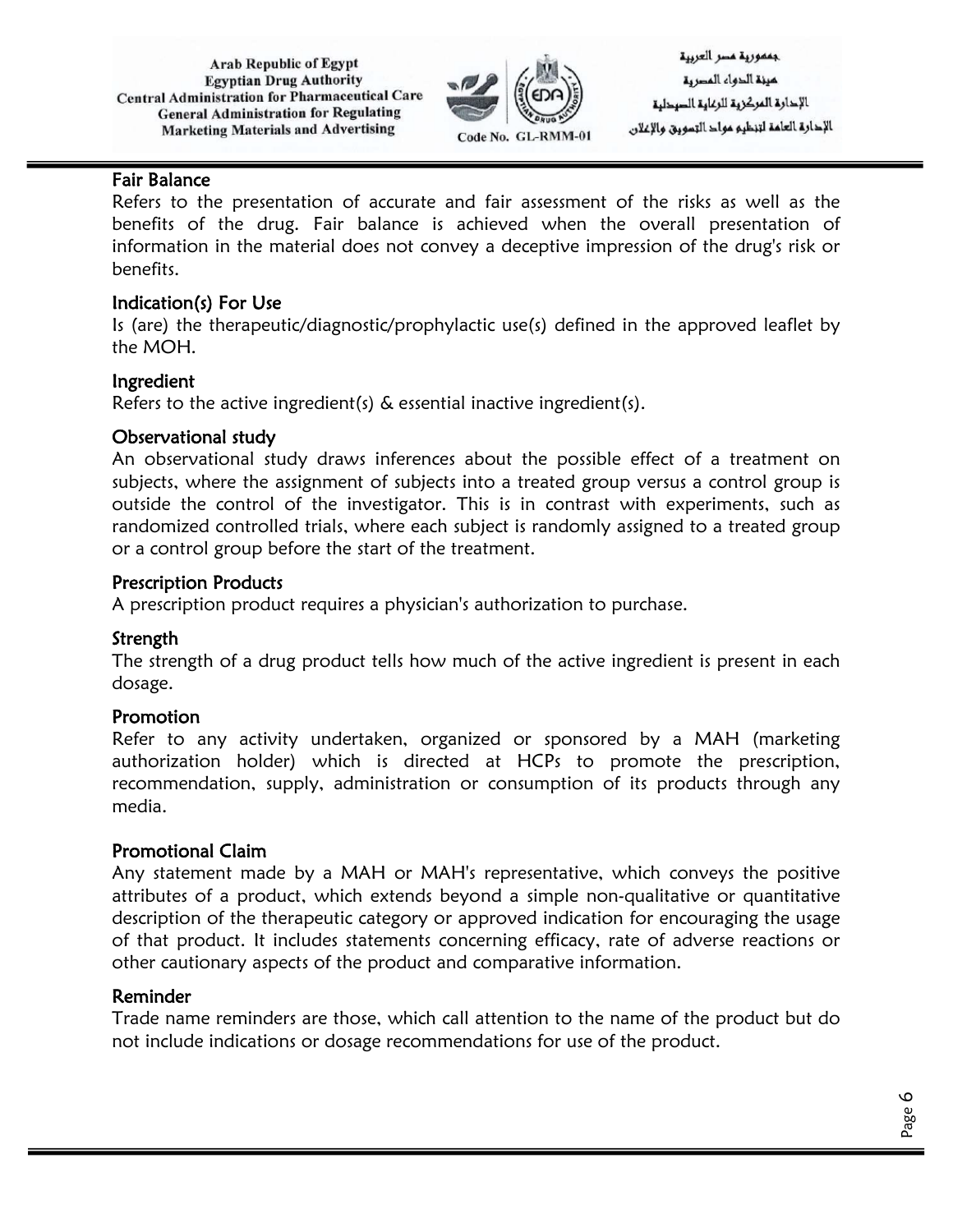

جعمورية عصر العربية لمرنة الدواء المصرية الإدارة المركز وق للرعاوة الصودلية الإحارة العامة لتنظيم مواح التسويق والإعلان

#### Risk Reduction

Describes the relationship between using a medicinal ingredient and reducing risk of developing a specific disease or abnormal physiological state.

#### Structure Function

Describes the effect of a medicinal ingredient to support a structure or physiological function in the human body, or a medicinal ingredient's support of an anatomical, physiological, or mental function.

#### Variation

- Type 1: Updating valid approval due to the update of official documents without affecting the approval content.
- Type 2: Issuing new approval with new approval number derived from previously approved material.
- Type 3: Issuing new approval with new approval number derived from previously approved material having different size& type with the same content. (Section 5.23)

## 3. Abbreviations

CAPA: Central Administration of Pharmaceutical Affairs FDA: Food and Drug Administration HCPs: Healthcare Professionals INN: International Nonproprietary Name MAH: Marketing Authorization Holder MM & MM: Marketing Materials & Media Monitoring MOH: Ministry of Health POM: Prescription Only Medicine WHO: World Health Organization EPV: Egyptian Pharmacovigilance Center SPC: Summary of Product Characteristic.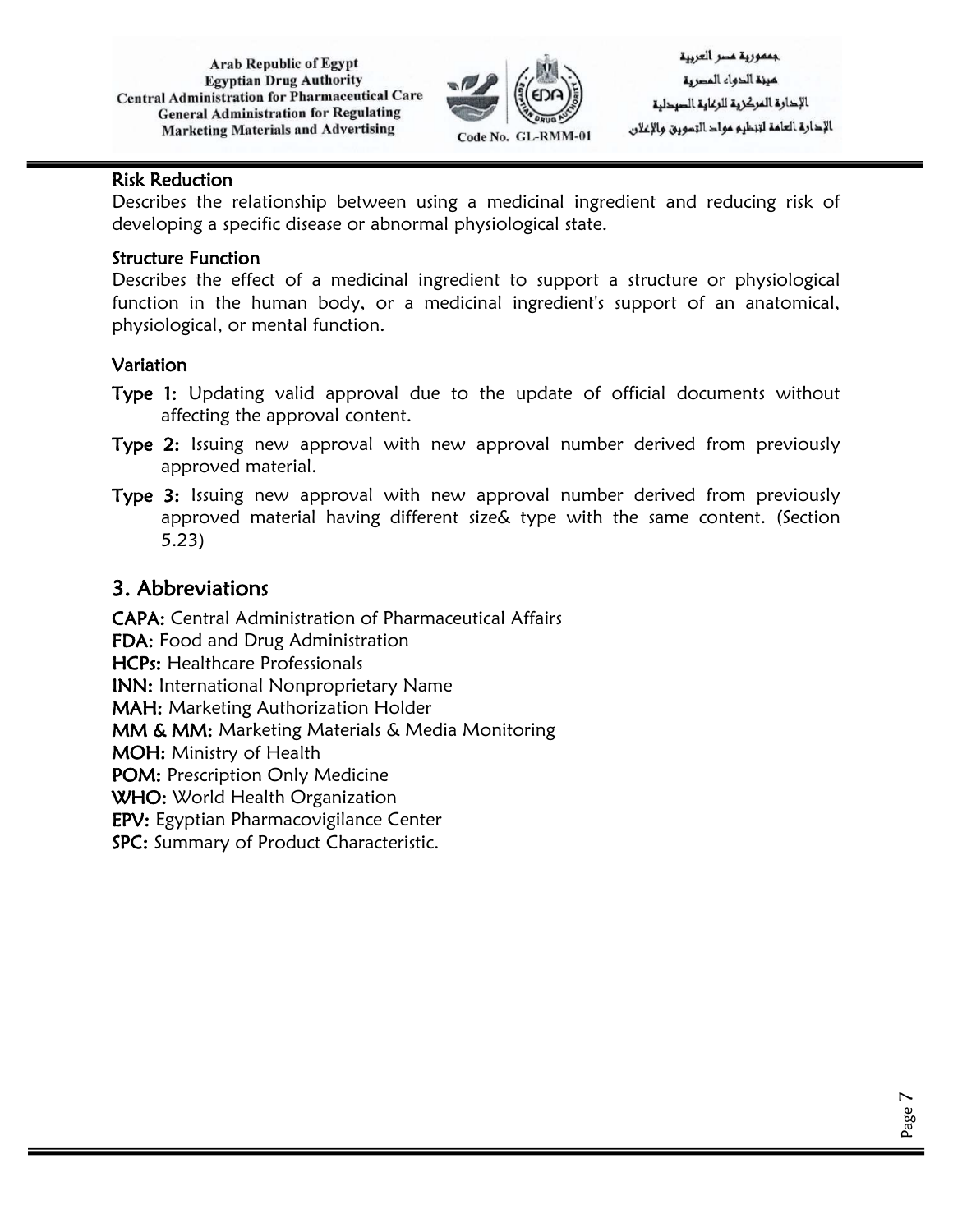

جعمورية عصر العربية مينة الدواء المصرية الإدارة المركز وق للرعاوة الصودلية الإحارة العامة لتنظيم مواح التسويق والإعلان

## 3. Scope

## The scope of these guidelines shall cover the following:

(1) All electronic and printed promotional materials (directed to HCPs only) undertaken by MAH operating in Egypt for a POM that is intended for human use & have been officially registered.

## A- Electronic Promotional Materials.

- − Electronic promotional materials provided /sent to or used for discussion with HCPs.
- − Electronic promotional materials must be designed to allow access only to HCPs i.e. appropriate measures must be taken to ensure that the content is secured and not accessible by others.

#### N.B.

Materials of the external lecturers that are presented in the scientific events sponsored by MAH will not require previous approval taking into consideration that the MAH is responsible for their content and is asked to comply with MM & MM guidelines.

#### B- Printed Promotional Materials:

- Printed promotional materials provided to or used for discussion with HCPs including detail aids, booklets, block notes, drop cards, flyers, brochures, nonleave behind materials etc.
- Printed promotional materials for display purposes which are used only in scientific communities like conferences, launch events etc., including posters, banners, registration desk, danglers, gates, stands etc.
- Other printed promotional materials.

## (2) All Printed and Electronic Educational (Non-promotional) Materials.

A- Product educational materials directed to HCPs or distributed to patients through HCPs. Which are not included in the risk management plan of the product for example: directions for usage of the drug etc.

#### B- Awareness material about a particular condition or disease directed to patients / public / HCPs.

## (3) Reminders

- Reminders do not require previous approval.
- It must follow the guidelines mentioned in Section 9.
- In case of violating the guidelines regarding the regulations of reminders, the MAH will be obliged to submit reminders for previous approvals from the MM & MM department.

#### The scope of these guidelines does not cover the following:

Guidelines, clinical trials, insert leaflet ... etc. distributed as it is without any minor change in its layout, neither presentation of data nor addition/extraction of any scientific content.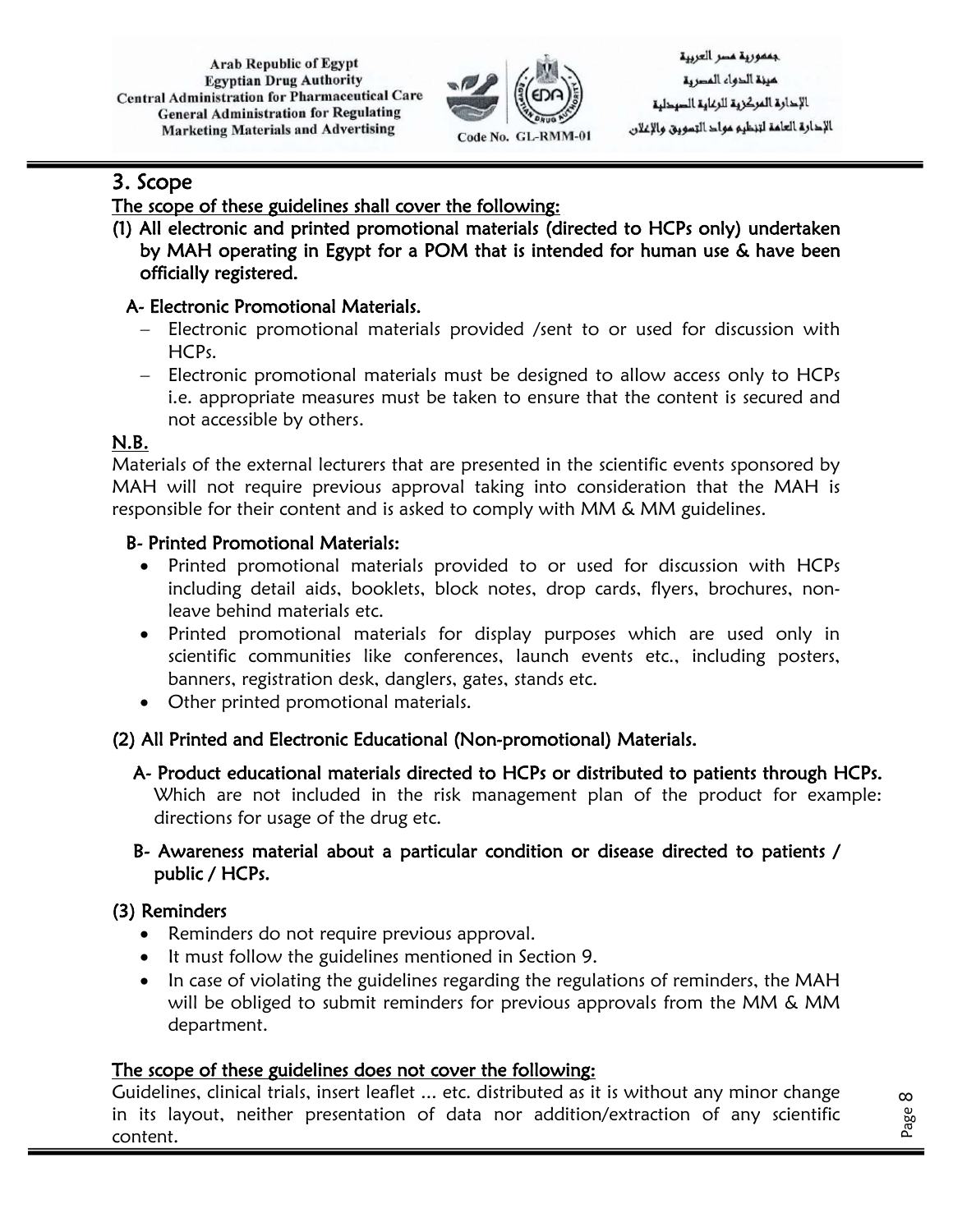

جعمورية عصر العربية لمينة الدواء المصرية الإدارة المركز وق للرعاوة الصودلية الإحارة العامة لتنظيم مواح التسويق والإعلان

## 4. General rules for promotional, educational and awareness materials:

- 5.1. Products subjected to these guidelines are prescription only medicines.
- 5.2. All pharmaceutical companies including multinational, local etc. must comply with the prescription medicines promotion guidelines. The pharmaceutical companies are encouraged to participate by reporting the violating materials.
- 5.3. All materials must comply with the locally accepted traditions and religious directions.
- 5.4. All materials including graphics and other visual representations must conform to generally accepted standards of good taste.
- 5.5. All material cannot display any violent or offensive statements or visuals or that may have a 'negative effect' upon.-company or patient images for example bloody pictures.
- 5.6. Ethical promotion criteria are to be complied with, without any direct or indirect offence to competitors or the pharmaceutical industry or medical field in general.
- 5.7. For prescription products that have a boxed warning included in their approved leaflet, all promotional materials containing any claims must inch:1de the boxed warning.
- 5.8. All materials should indicate the target audience on the first page/slide for example to healthcare professionals only.
- 5.9. Any approved material must have the approval number standing alone and displayed prominently on the first page/slide of the material.
- 5.10. The printed or published materials must be identical to the approved stamped ones.
- 5.11. A type size of 9 points, with a space between lines of at least 1.5 mm, should be used as a minimum.
- 5.12. The font proportion should be respected with different size and type, taking into consideration the minimum font allowed as generally, a type size of 9 points, with a space between lines of at least 1.5 mm, should be used as a minimum.

#### 5.13. Prohibition of Promotion on unlicensed product:

POM that does not have a valid registration license must not be educated about nor promoted for medicinal purposes in any material.

## 5.14. Health authority approval claims:

Claims that the product is FDA, EMA or any health authority approved:

- Must be supported by current evidence.
- Is trade name specific and cannot be generalized to other generic products having the same active ingredient or combination of active ingredients.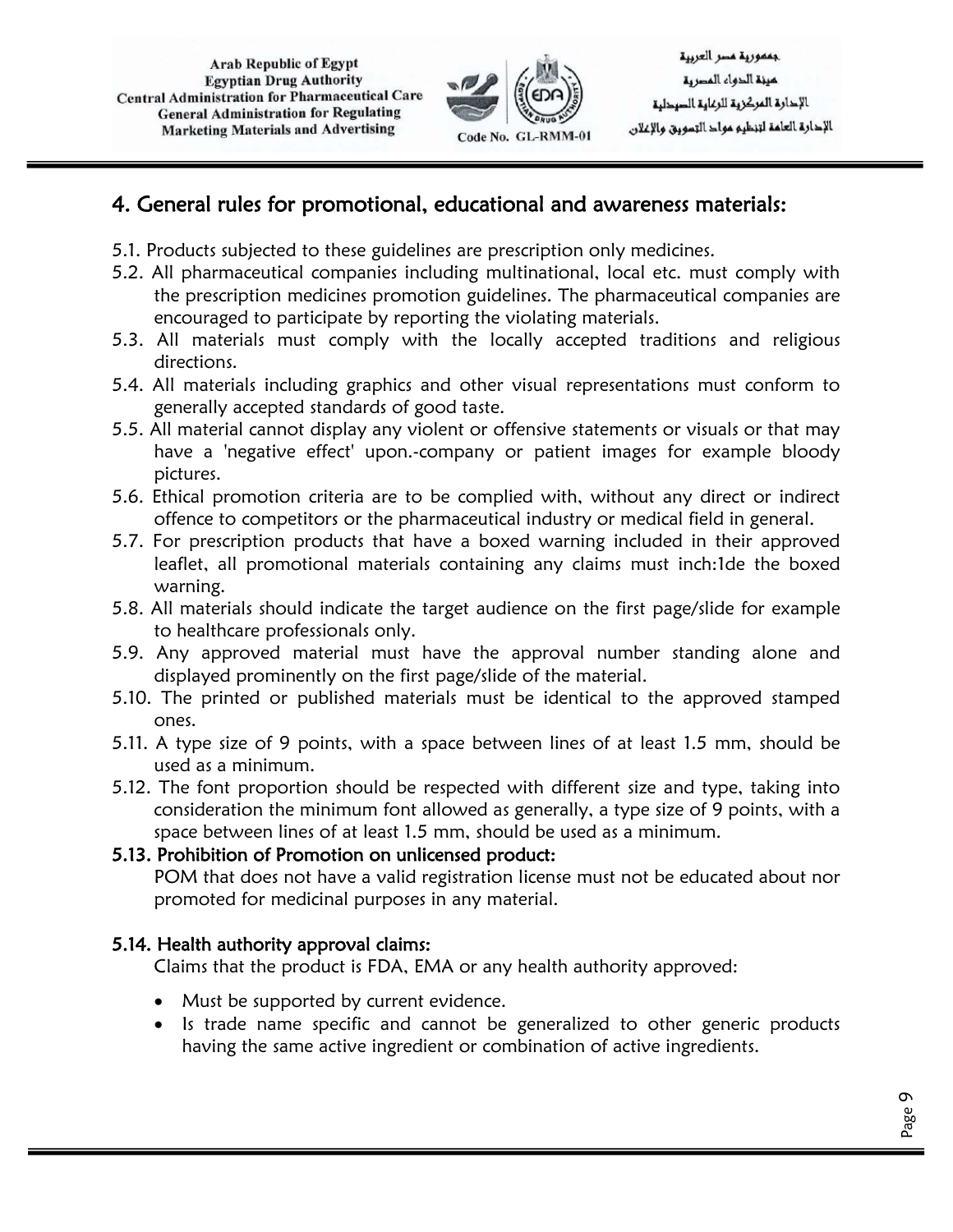

Page 10

#### 5.15. Printed and electronic promotional materials that are directed to HCPs must contain the following requirements:

- (1) Trade Name.
- (2) The Active Ingredient(s) INN or Generic Name(s) should be placed immediately adjacent to the most prominent display of the name(s) of the product(s), on the first appearance of the product(s) name(s).
- (3) Concentration of the active ingredient(s) In the case of a single strength being promoted, it must be placed immediately adjacent to the most prominent display of the name(s) of the product(s), on the first appearance of the product(s) name(s).
- (4) Name of other ingredient(s) known to cause problems.
- (5) The promoted dosage form.
- (6) Name and Address of MAH and/or scientific office.
- (7) References.

MAH has the right to use the insert leaflet as its only reference. In such cases, the insert leaflet will be the only reference mentioned under references title in the promotional material followed by the date of approval of insert.

- (8) MM approval number & material invalidation date.
- (9) Brief summary summarizing the fair balance of the material:
	- Approved therapeutic uses. In case of many therapeutic uses, at least the promoted one shall be mentioned.
	- Contra-indications.
	- Warnings & Precautions.
	- Pregnancy, lactation & fertility.
	- Very common and common side effects.
	- Driving & using machines for example if it affects the driving by causing dizziness or it poses dangerous effect on using machines.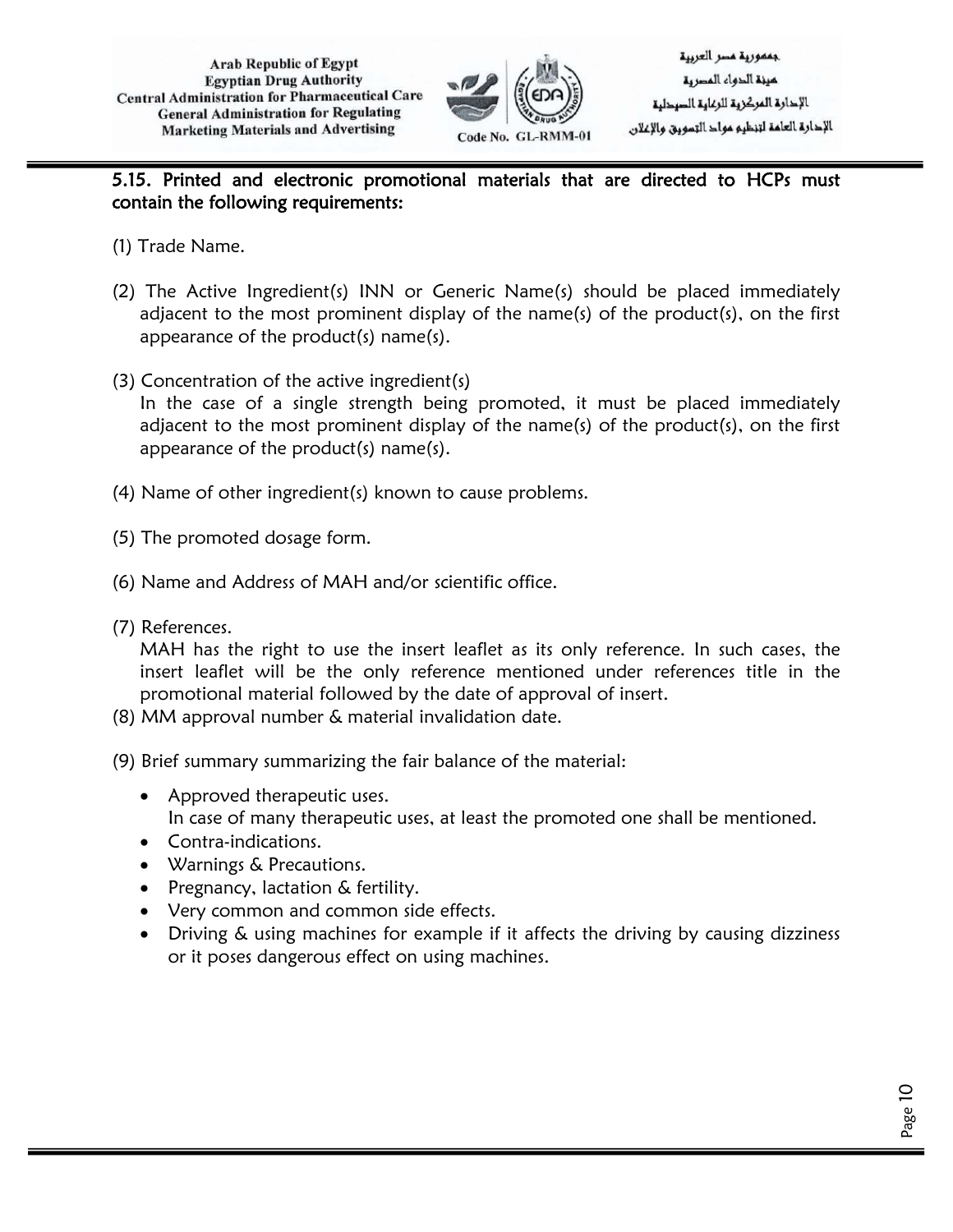

- $\triangleright$  The following sentences must be mentioned in each material:
	- Always read the full prescribing information.
	- Healthcare professionals are asked to report any suspected adverse reactions to Egyptian pharmacovigilance center (EPV).
	- MOH leaflet approval date.
- $\triangleright$  Headings must be employed to signal the key fair balance sections & each section heading is underlined and bold.
- $\triangleright$  Sections must be presented in the form of separate paragraphs
- $\triangleright$  A space must separate the sections.
- $\triangleright$  Content may be summarized provided the complete essence is captured.
- $\triangleright$  There is no need to repeat content which is presented elsewhere in the piece.
- $\triangleright$  The brief summary section must be stated using a type size not less than 9-point Times New Roman with an interspace of 1.5 mm for printed materials, it must appears on a plain background with text sufficiently. Contrasting for legibility on the same design of the promotional material.
- $\triangleright$  Those sections apply to trade or scientific non-property name material.
- $\triangleright$  This information is intended as a reference for HCPs; it is not a substitute for reading the approved leaflet but should convey all the key information from the approved leaflet to be considered before prescribing or supplying the product.
- Where a promotional material is concerning treatment of a particular group of patients, MAH should ensure that the information includes all the relevant leaflet particulars for example, where a product is being promoted for use in children, the particulars should convey all the information in the approved leaflet relevant to that group. This would probably dictate greater detail than it would be required in a promotional material for the same product for treating a more general patient population.
- 5.16. When an official document(s) of pharmaceutical product having a valid approval has/have been updated, MAH can submit a variation file in case of not affecting the scientific content. Examples of official product documents: approved leaflet, approved pack etc.
- 5.17. MAH can derive new approvals with new approval number having the same invalidation date of the previously valid approved materials.
- 5.18. Under-registration products:

Materials of products under registration can be submitted for review only after having the approved leaflet issued from CAPA & the approval will not be delivered to MAH until the valid product registration license has been issued.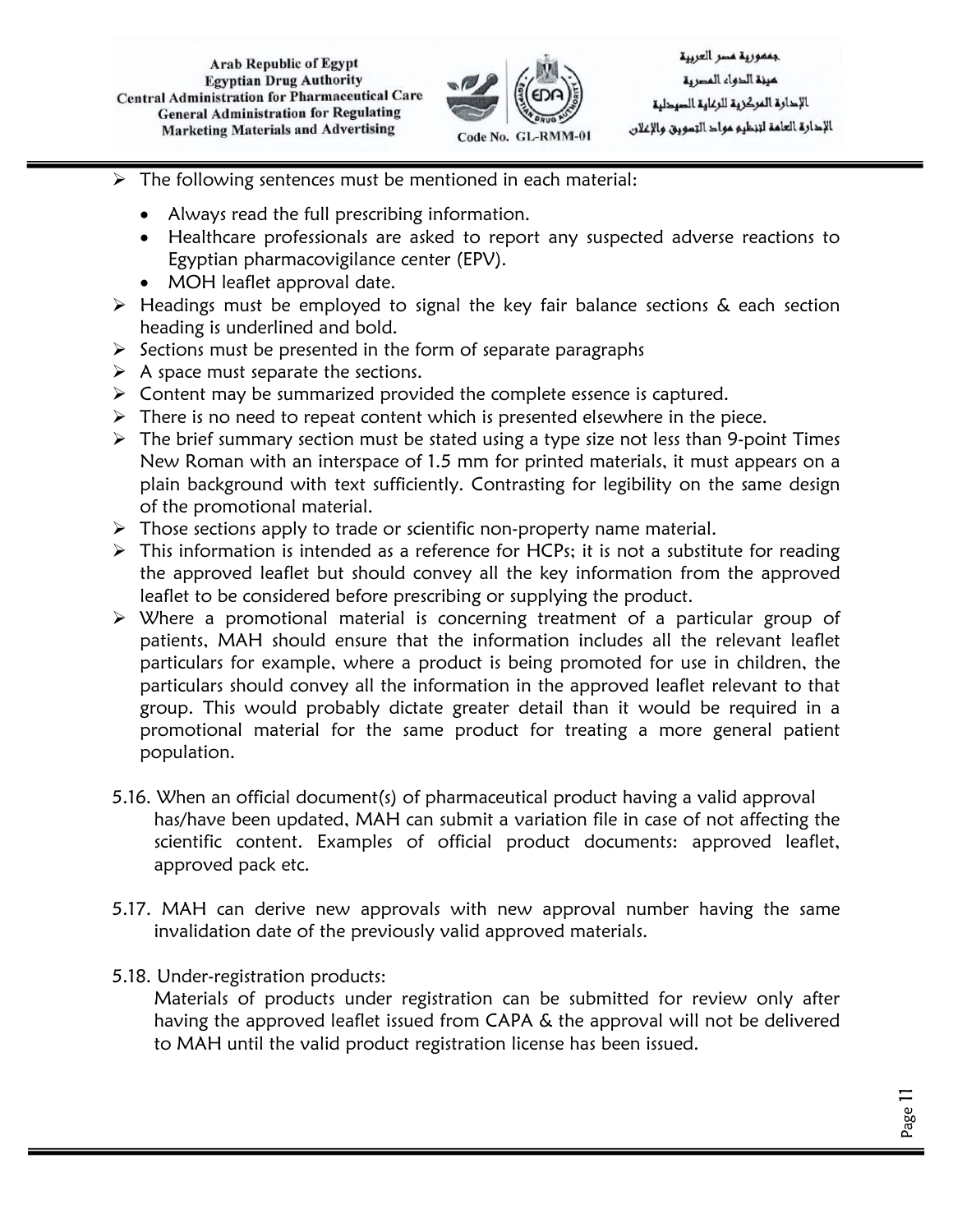

جعمورية عصر العربية لمينة الدواء المصرية الإحارة المركزية للرعاية الصيدلية الإحارة العامة لتنظيم مواح التسويق والإعلان

- 5.19. Each submitted file to be reviewed for approval must contain a maximum number of references if number of the references at submission exceeds the maximum allowed number in the fees schedule, each extra reference will require additional fees (see fees schedule in section 11).
- 5.20. After submission of the file, if an already submitted reference has been rejected, MAH can submit a new reference with additional fees (see fees schedule in section 11). It must be submitted within the time limit allowed for MAH to make the modifications required by the reviewer.
- 5.21. MM & MM department must be notified previously by any event held by the pharmaceutical companies.
- 5.22. The approval validation date is up to 3 years, as the following examples:
	- Three years at once.
	- One year and extended for two years.
	- One year extended for another year followed by another extension the year after.

## N.B.

The withdrawal of approvals in case any recent data contradict what have been approved in the materials (See fees schedule in section 11).

- 5.23. In case of changing the color scheme of an approved material, there is no need to submit it for review again while maintaining the basic principles and values as the contrast of colors for legibility, the text must be readable, visual manipulation of colors aren't acceptable etc. (see point 5.14.9).
- 5.24. One approval may be issued for different sizes and types of materials, taking into consideration the commitment of the companies for the following:
	- (1) The required sizes and types should be mentioned in advance in the submitted file by the company.
	- (2) The content should be the same without any extraction nor addition in all types and sizes submitted for approval.
	- (3) In case of breach of the previous two points, submission of new file(s) is (are) requested.
- 5.25. Any claim which means any phrase or allegation made in any promotional or nonpromotional materials must follow the prescription medicines promotion guidelines.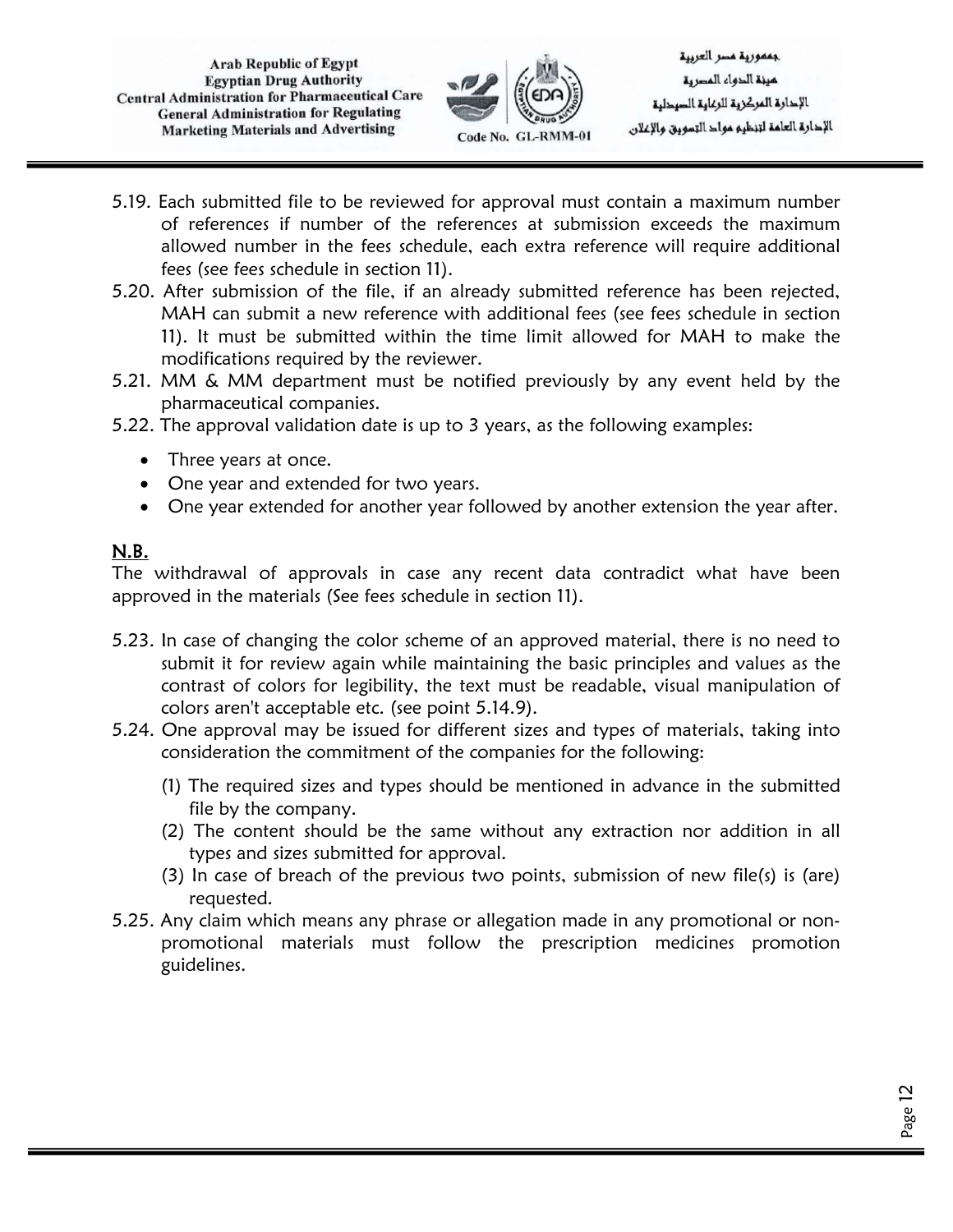

جعمورية عصر العربية مينة الدواء المصرية الإدارة المركز وق للرعاوة الصودلية الإحارة العامة لتنظيم مواح التسويق والإعلان

Page 13

#### 6. Promotional Materials Guidelines 6.1. Quality standards

## A promotional material must:

(1) Compliance with the approved leaflet

This means a promotional material cannot promote a product for use in treating or preventing conditions or illness for which it has not been approved nor can promote a product for use by a patient group not indicated in. For example, a promotional material with an infant for whom the product was not indicated (below the age of 2 years) would violate this provision.

(2) Encouraging rational use

- This might include when a product should be taken, how much should be taken, the route of administration, by whom it should be taken and special precautions.
- A promotional material for a product offering symptomatic relief should not imply that it cures the underlying condition, if it has not mentioned in the approved leaflet.
- A promotional material would not be objective if it failed to refer to any significant limitations that were relevant to the claims made for the product.
- When applicable, where a relative change is quoted, the absolute values should also be given to enable the reader to fully assess the magnitude of the claimed benefit.

(3) Not be misleading

A promotional material must not lead to an incorrect belief of any nature about the product. Unrealistic or inappropriate images can give rise to misleading expectations about the product or the indicated patient population. An example could be the use of a driving image in a promotional material for a product where caution is required over impairment of driving ability.

(4) Not be offensive or traumatizing.

A promotional material should not have unnecessary, exaggerated offensive or traumatizing visual (ex: blood, wounds, etc.)

#### (5) Not be indecent

A promotional material should not have unnecessary nudity or intimacy.

- (6) Represent a "fair balance" between risk and benefits so that, health-care professionals can get complete and accurate information on the product.
- (7) Not be vague (ambiguous) and incomplete especially regarding indications, side effects and precautions.
- (8) Use the most recent references in the field.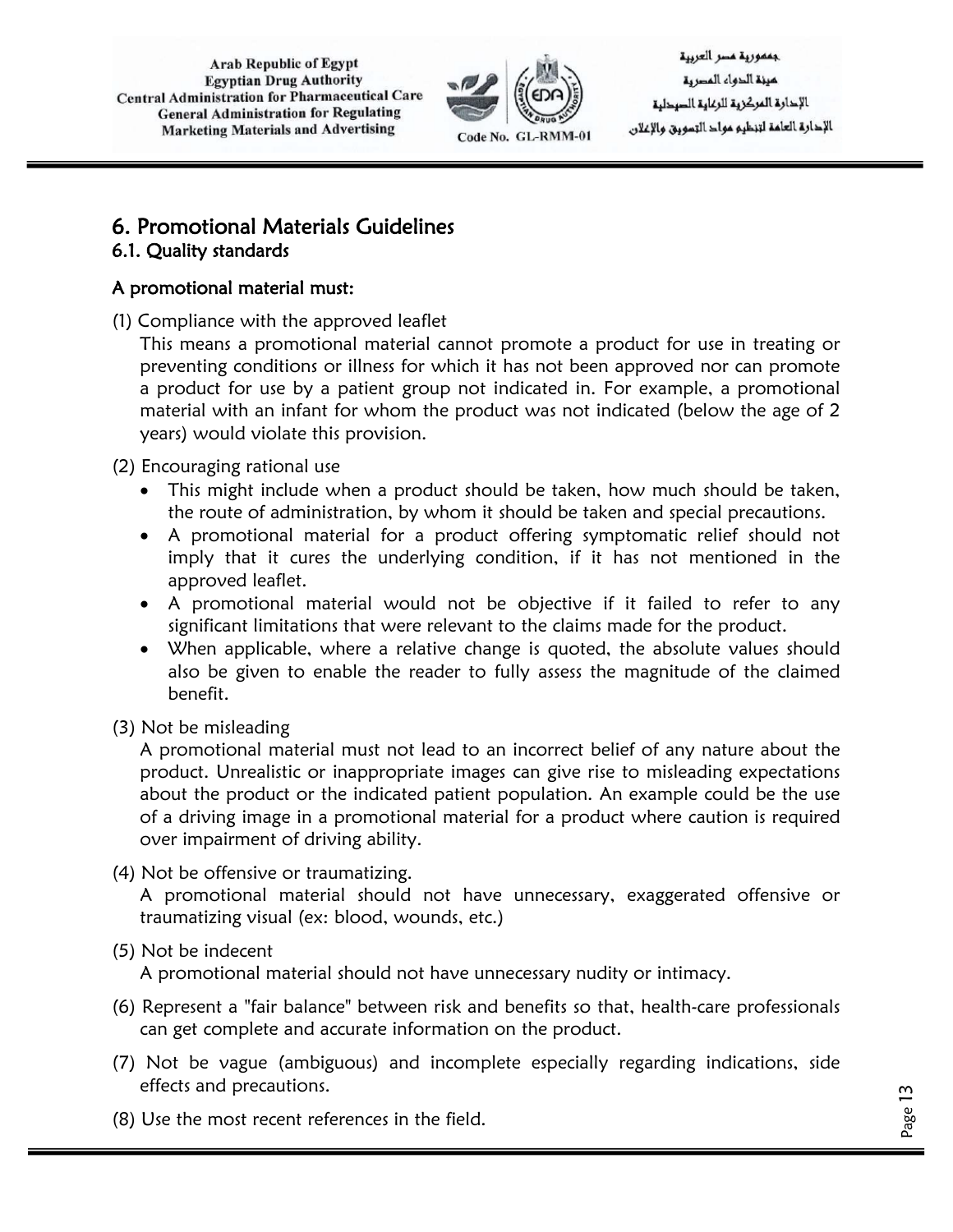

جعمورية عصر العربية عينة الدواء المصرية الإحارة المركزية للرعاية الصيدلية الإحارة العامة لتنظيم مواح التسويق والإغلان

Page 14

#### 6.2. References

- 6.2.1. The core of the promotion is the product approved leaflet, the role of any reference is to support what is mentioned in any part of the leaflet information.
- 6.2.2. For a certain piece of information that is mentioned in the approved leaflet, no contradictions from any reference are to be mentioned in the material.
- 6.2.3. Any information used to support a claim must include sufficient details and be of adequate quality to allow evaluation of the validity of results and hence the claim.
- 6.2.4. For articles, only full articles are to be submitted, no abstracts or posters are to be accepted as references.
- 6.2.5. Data from different references are to be clearly separated, and no collective framing in this case is allowed.
- 6.2.6. Data from studies made on a particular brand can be used for the generics (using the active ingredient(s) name only) if of same concentration(s), same dosage form(s) & same indication.
- 6.2.7. Non-clinical studies (ex: in-vitro, ex-vivo, preclinical evidences) are not to be considered except for affinity, selectivity data & claims that cannot be supported by clinical evidence.
	- Non-clinical studies are not suitable for efficacy or safety.
	- Non-clinical studies may be suitable for mechanism of action, teratogenicity and other toxicities.
- 6.2.8. Clinical/therapeutic claims must be based on published, well-controlled and/or well-designed studies with clinical significance clearly indicated.
- 6.2.9. Publication in peer-reviewed journals is usually a good criterion for establishing scientific accuracy.
- 6.2.10. Pooled data, post-hoc analysis and observational studies are generally regarded as not being high-level evidence to support claims.
- 6.2.11. The use of post-hoc analyses is acceptable, but must be clearly identified and appropriately qualified.
- 6.2.12. Papers published in journal supplements are not sufficient evidence to be used as reference support for promotional claims unless it can be demonstrated that the supplement has been subject to accurate peer-review process similar to the attached journal.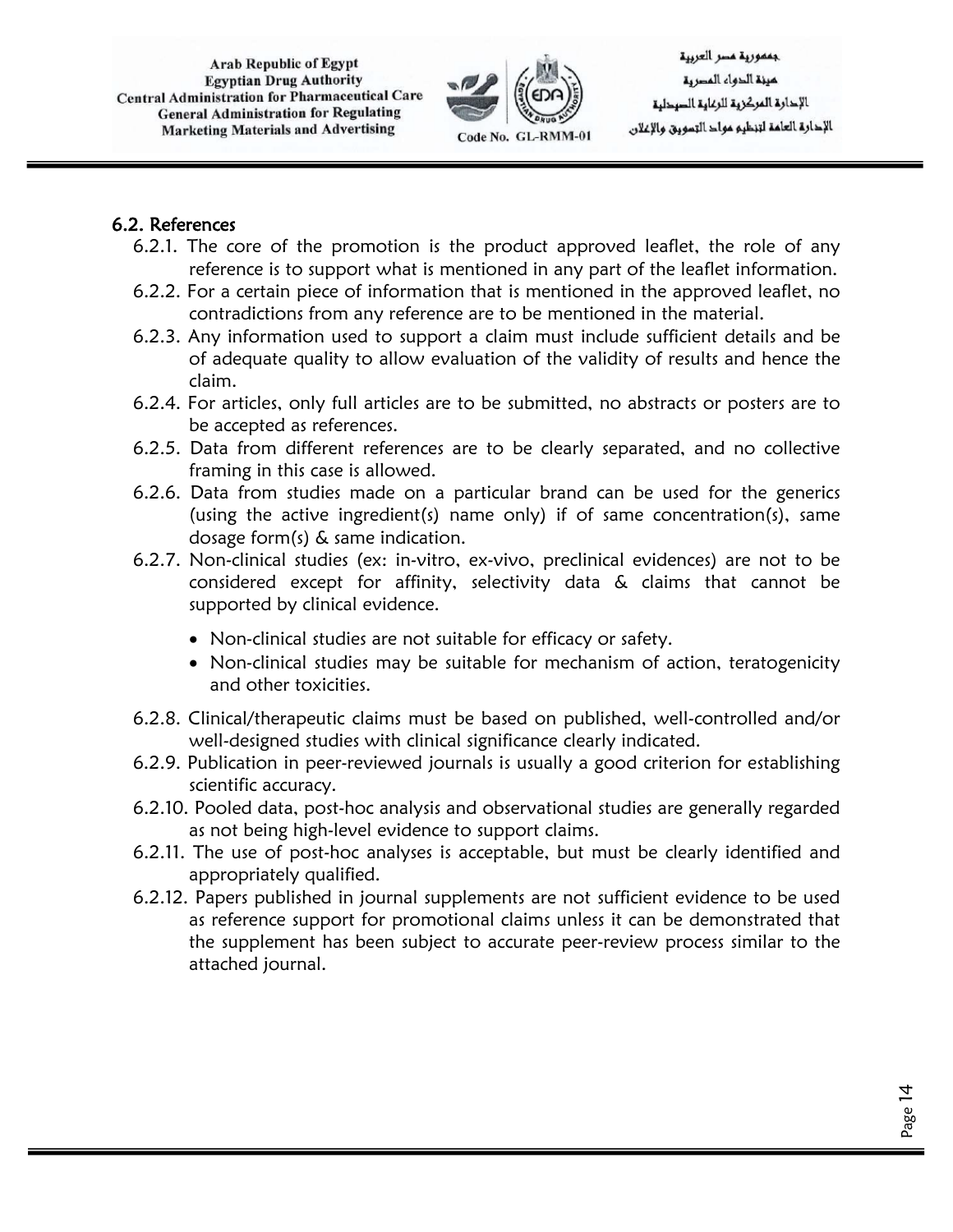

جعمورية عصر العربية عينة الدواء المصرية الإحارة المركزية للرعاية الصيحلية الإحارة العامة لتنظيم مواح التسويق والإغلان

- 6.2.13. Comparative claims of efficacy and safety generally require support of evidence from head to head well designed, adequately controlled, blinded randomized clinical studies. Open-label studies are generally not considered to be a high level of evidence. However, open label studies can be allowed in some cases either including objective or subjective endpoints for e.g., oncology etc.
- 6.2.14. Safety and efficacy data derived from studies that were not head-to-head are not acceptable support for comparative claims of clinical safety or efficacy.
- 6.2.15. Comparisons of safety or efficacy of a product or drug ingredient to drug ingredient may be supported by a peer-reviewed, published meta-analysis or systematic review of data from studies in which the conditions of use are consistent with the approved leaflet.
- 6.2.16. Non-evidence based statements such as those from adverse drug reaction reporting systems or testimonials are not acceptable.
- 6.2.17. Pharmacoeconomic and quality of life claims must be supported by highquality studies.
- 6.2.18. References nomenclature must be written in the following order: authors name, reference title, Journal name, date of publication.
- 6.2.19. Methodology of the submitted reference including the number of patients, method of administration, indications must be in conformity with the approved leaflet.
- 6.2.20. References must be stated using as minimum a type size of 9 points, as measured in font "Times New Roman", with a space between lines of at least 1.5 mm for printed materials.
- 6.2.21. In case of guidelines, the most recent one must be used. In other cases, old references can be used as long as they are consistent and don't contradict the most recent guidelines and approved insert.
- 6.2.22. Each claim can be supported by one reference only.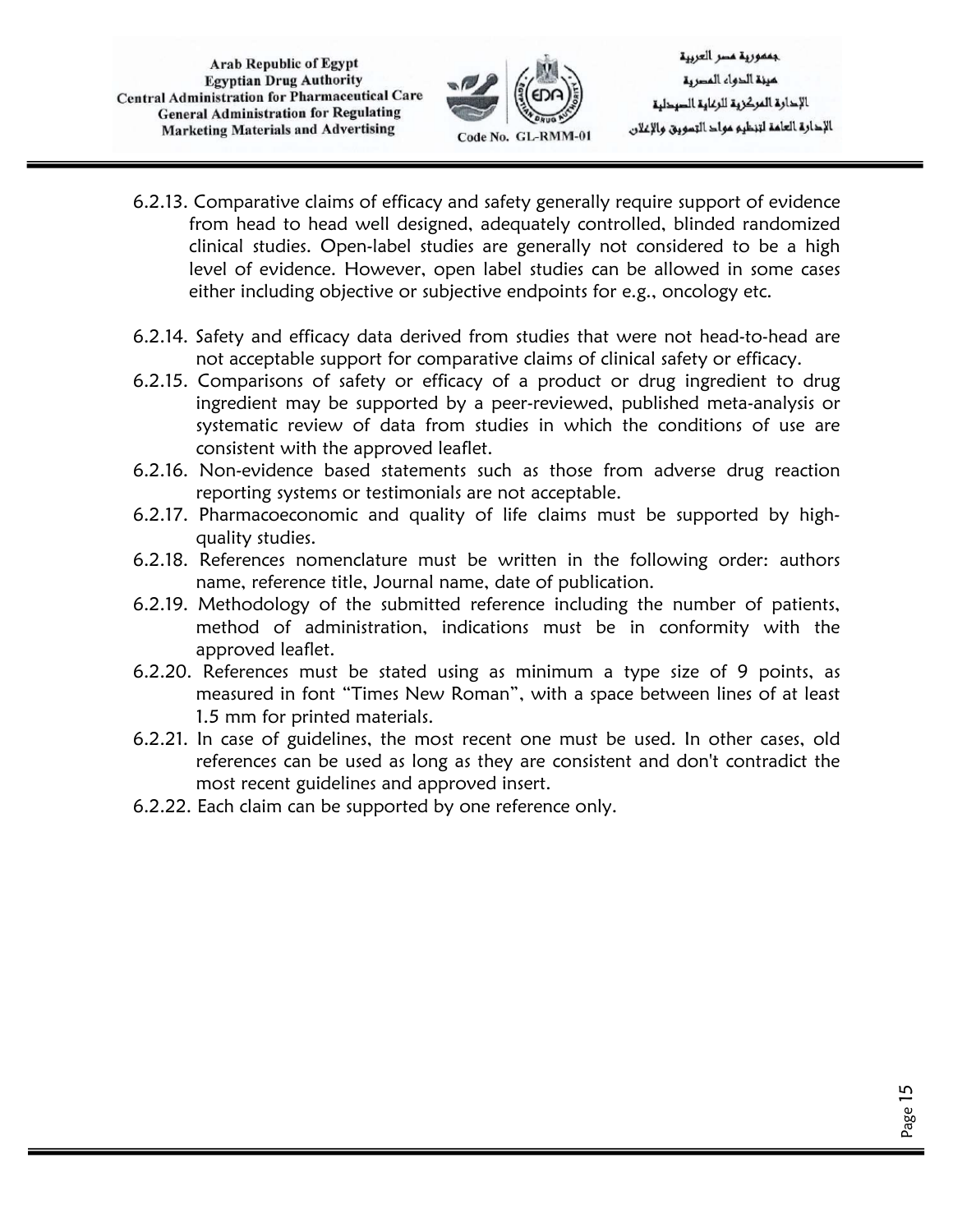

جممورية مسر العربية مينة الدواء المصرية الإدارة المركز وق للرعاوة الصودلية الإحارة العامة لتنظيم مواح التسويق والإعلان

## 6.3. Claims 6.3.1. General

- (1) All Claims must be consistent with the approved leaflet, irrespective of the source on which the claims are based.
- (2) All information, claims and graphical representations including: charts, graphs and tables provided to HCPs must be current, accurate, complete, balanced, and clear and must not mislead directly, either by implication, or by omission.
- (3) All claims must be referred.
- (4) Claims that are Out of context or inconsistent with the conclusions of the cited author(s) will not be accepted.
- (5) Adaptations of data must be presented in a manner that does not add or subtract from conclusions of the author(s).
- (6) Claims from clinical studies must comply with the predetermined primary or secondary end points.
- (7) Claims must not imply that a product or an active ingredient has some special merit, quality or property unless this can be substantiated by sufficient evidence.
- (8) Exaggerated or non-scientific ambiguous claims, slogans or pictures are prohibited (See section 6.3.11).
- (9) Photos and pictures are evaluated as claims and must be proved and relevant without exaggerations, they must conform with the approved indications and limited to the allowed populations (See section 6.3.15).
- (11) Statements that claim directly, or indirectly, 100 percent clinical efficacy or safety are not accepted.
- (12) The claim preferably should be accompanied by or linked to disclosure of relevant study parameters that would aid the reader in interpreting the data, e.g., patient numbers and p-value or confidence intervals (CI).
- (13) Each graph must be followed by the following six items about the methodology and the objective of the reference:
	- 1- Objective of the reference for e.g.: this study aims to evaluate the efficacy etc.
	- 2- Design of the reference for e.g.: double blind, randomized etc.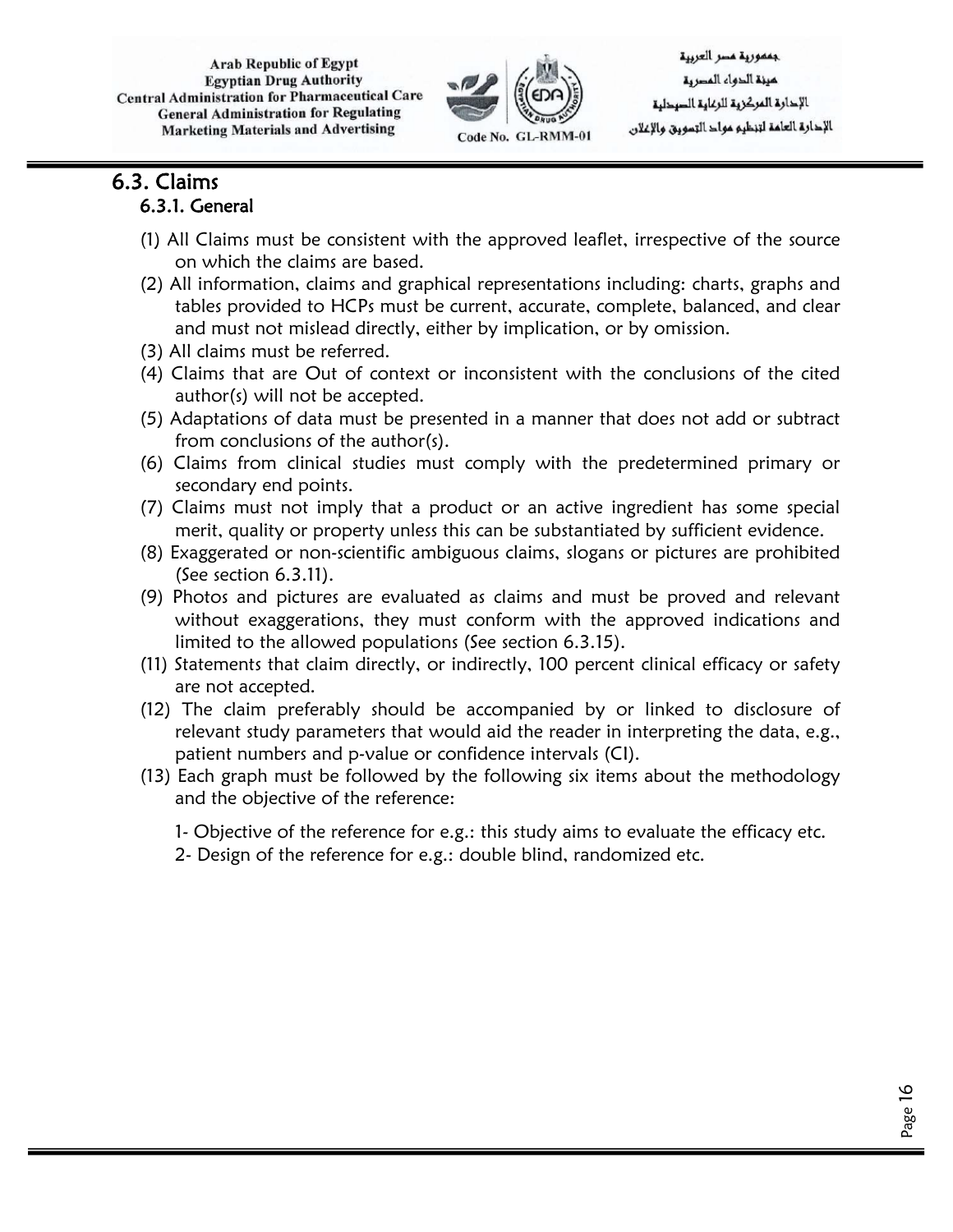

جممورية مسر العربية عينة الدواء المصرية الإدارة المركز وق للرعاوة الصودلية الإحارة العامة لتنظيم مواح التسويق والإعلان

Page 17

- 3- Number= n for e.g.: number of patients.
- 4- Dose used in the reference consistent with the approved insert.
- 5- Duration of the study.
- 6- Significance level: p-value, non-significance etc.
- (14) Information that is important for a clear and accurate understanding of a product claim must not be relegated to a footnote. Example - an indication or dosage that is limited or that is restricted to a specific group of patients.

#### The following are examples of situations where material may breach the guidelines:

- Citation of data previously valid but made obsolete or false by the evaluation of new data.
- Suggestions or representations of uses, dosages, indications or any other aspect of the product Information not approved by the MOH.
- Shortening an approved indication to remove a qualification or limitation to the indication.
- Hiding severe or important adverse drug reactions, warnings, age group limitation or pregnancy limitation ... etc.
- Statements made about a competitor product, particularly negative statements, not balanced with corresponding information about the product being promoted from head-to-head clinical trial.
- Shortening the title of graphical representations reproduced from literature in a manner that alters the original author's meaning.
- Literal or implied claims that a parameter, contraindication, cautionary statement, adverse reaction or limitation on a claim in the Product approved leaflet, is not cause for concern.
- Lack of substantiation of claims not of a medical or scientific nature. It includes information or claims relating to marketing factors such as pricing.

#### 6.3.2. Product Characteristics

6.3.2.1. The promoted product must not be represented as a food .

6.3.2.2. Absence of ingredient statements

- A- A promotional material must not include an absence of ingredient claim in a manner that creates an incorrect impression about the promoted product or competitor product(s).
- B- Absence of ingredient statements for medicinal and non-medicinal ingredients is acceptable under the following conditions:

#### **Medicinal**

- 1) The statement provides useful and easily identifiable information to the HCPs that aids HCPs medication selection.
- 2) The absent ingredient would likely be found in a combination product of that type.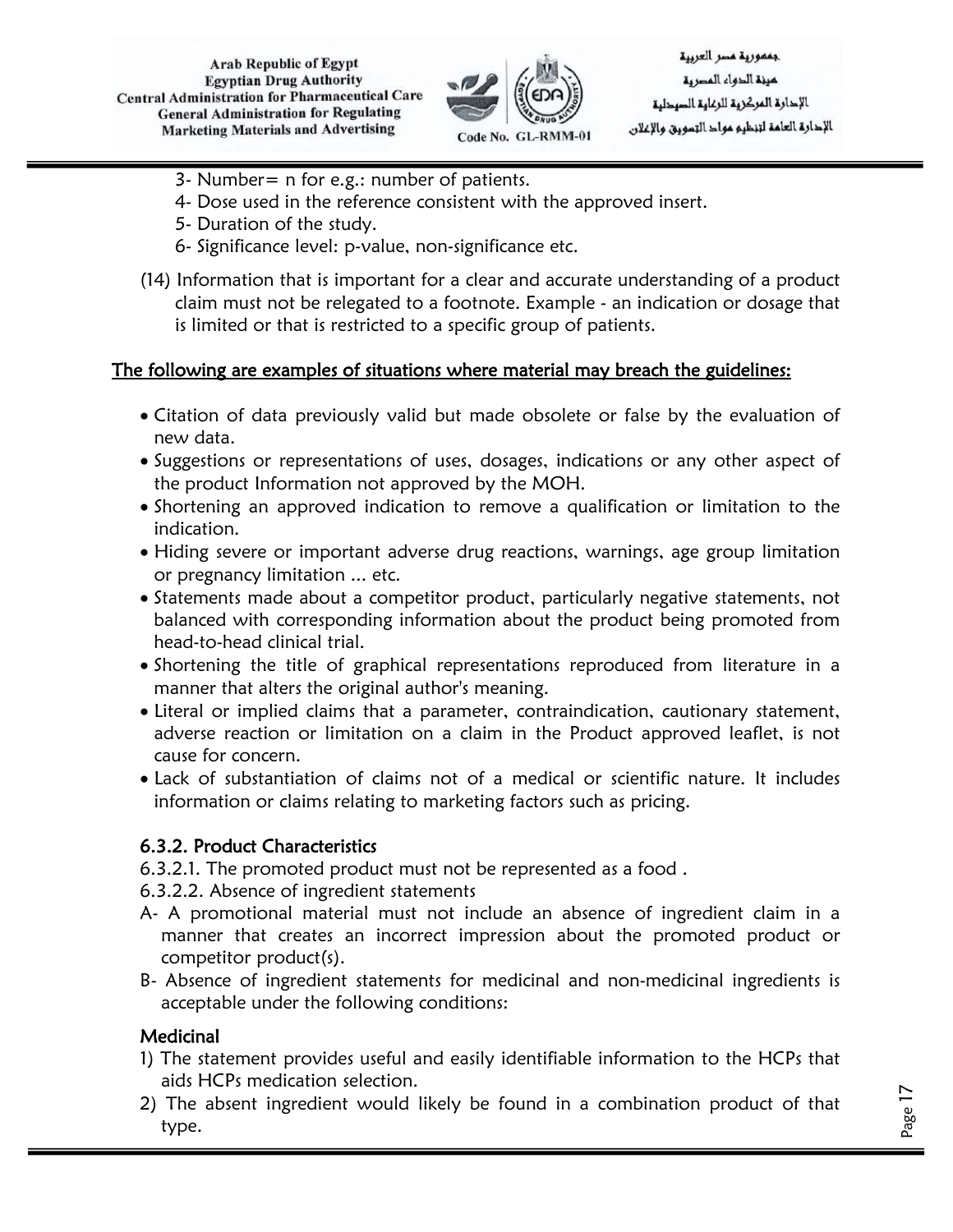

3) There is no misleading representation as to the safety and merit of the absent ingredient.

## Non-Medicinal

- 1) The statement provides useful and easily identifiable information to the HCPs to aid in product selection for secondary non-therapeutic attributes such as taste, odour, caloric content, or another meaningful attribute.
- 2) The statement is accurate.
- 3) There is no direct or indirect implication that the absent ingredient is medicinal.

#### 6.3.3. Indication / Recommended Use

- 1) The promotional material must clearly communicate the intended therapeutic use of the product as per its approved leaflet.
- 2) For treatment of the specified condition where the condition includes a reference to its severity, e.g. mild or moderate, this should be included. Words or illustrations should not suggest that a more serious degree of the condition can be treated.
- 3) The promotional material must include at least one indication for use of the product

## 6.3.4. Direction for Use/Dosage and Administration  $\cdot$

- 1) A promotional material must not be misleading as to the directions for use/dosage and administration.
- 2) A promotional material must encourage the correct and proper use of a product; this is a positive obligation.
- 3) When described or depicted, directions for use/dosage and administration must be consistent with the product's approved leaflet.

## 6.3.5. Efficacy

- 1) A promotional material must not be misleading by directly or indirectly exaggerating the degree of relief I benefit to be obtained from use of the promoted product.
- 2) Efficacy claims are to be specific.
- 3) High adverse events rate or incidence (if any) accompanying high efficacy in a clinical study are to be clearly mentioned as the efficacy claims obtained from the clinical study.
- 4) Superiority of certain effect/More efficacy claims are to be from clinically significant results of at least one comparative head-to-head clinical study (See section 6.3.10).
- 5) When depicted or described, efficacy claims must be consistent with the product's approved leaflet.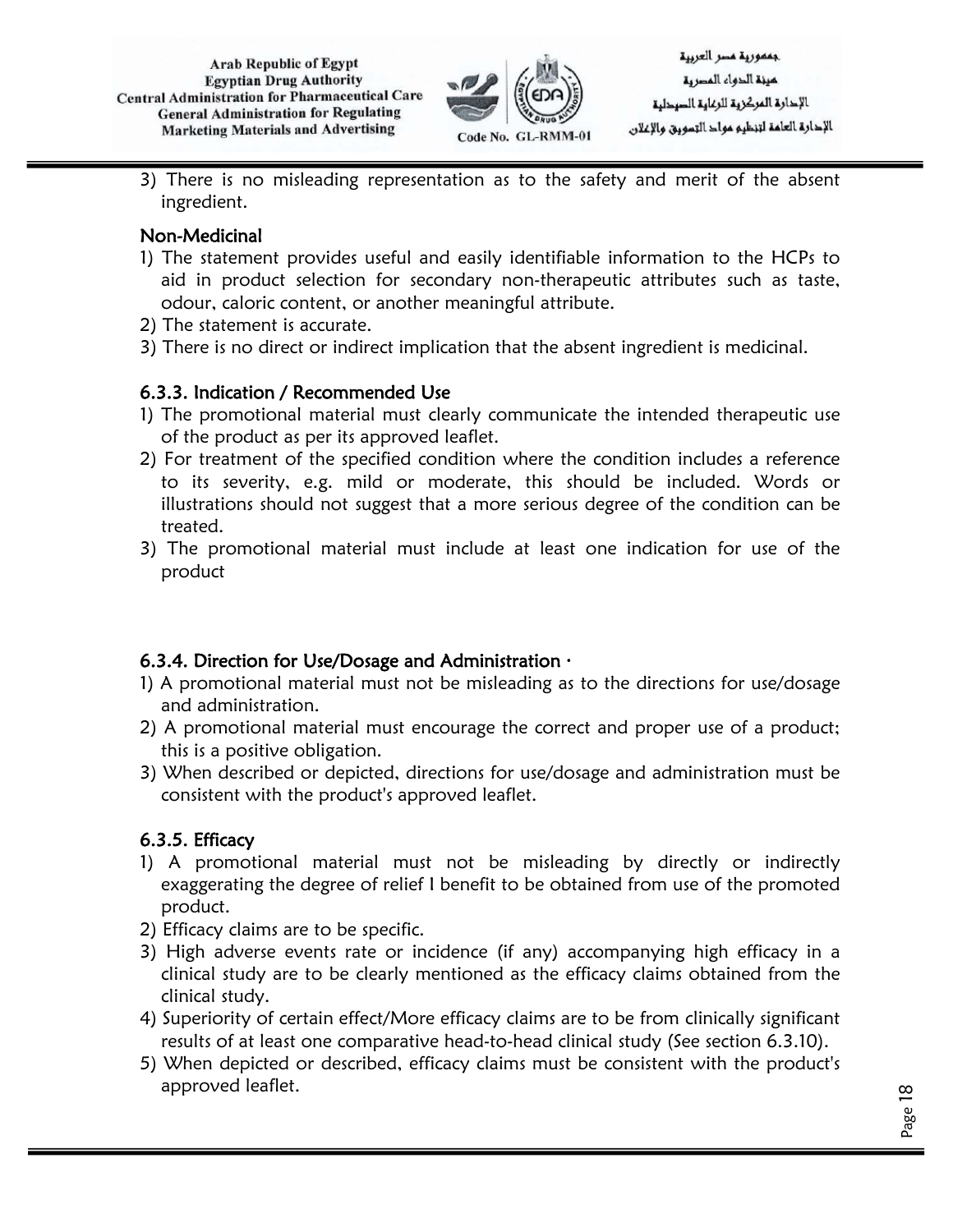

جممورية مسر العربية مينة الدواء المصرية الإدارة المركز وق للرعاوة الصودلية الإحارة العامة لتنظيم مواح التسويق والإعلان

Page 19

#### 6.3.6. Medicinal Vs. Non-medicinal Ingredients

- 1) Product benefits must not be presented in a manner that is misleading, as to the nature of either the medicinal (therapeutic) or non-medicinal (non-therapeutic) ingredients.
- 2) Non- medicinal (non-therapeutic) benefit can be directly or indirectly attributed to a non-medicinal (non-therapeutic) ingredient.
- 3) Non-medicinal (non-therapeutic) product claims such as taste or packaging require support from adequate, unbiased valid reference.

## 6.3.7. Onset of Action

- 1) A promotional material must not be misleading as to the time to onset of action of the promoted product.
- 2) Claims for fast action should be related to a condition where speed of onset is relevant and may not be appropriate for chronic conditions or those not requiring immediate relief. The time scale for which 'fast' claims are appropriate will depend on the clinical indication and the speed of action of other products in the category. It is unlikely that a time to onset of relief of more than 30 minutes would be considered to be 'fast' for a product for relief of an acute condition.
- 3) When depicted or described, the onset of action must be consistent with the product's approved leaflet, i.e. claims for action within a specific time period are only permitted if contained in the product's approved leaflet.
- 4) Time to onset of action must not be equated with time to onset of relief, unless clearly specified in the product's approved leaflet.

## 6.3.8. Duration of Action

- 1) A promotional material must not be misleading as to the duration of action of the promoted product.
- 2) For a 24-hour relief claim, data must show clinical effect over the 24-hour period. The product should be for once daily dosing but a once daily dosing interval alone is insufficient to support a 24-hour claim.
- 3) When described or depicted, the duration of action must be consistent with the product's approved leaflet.
- 4) Dosing interval must not be equated with duration of action or duration of relief unless supported by the product's approved leaflet.
- 5) Duration of pharmacological action must not be equated with duration of relief unless supported by the product's approved leaflet.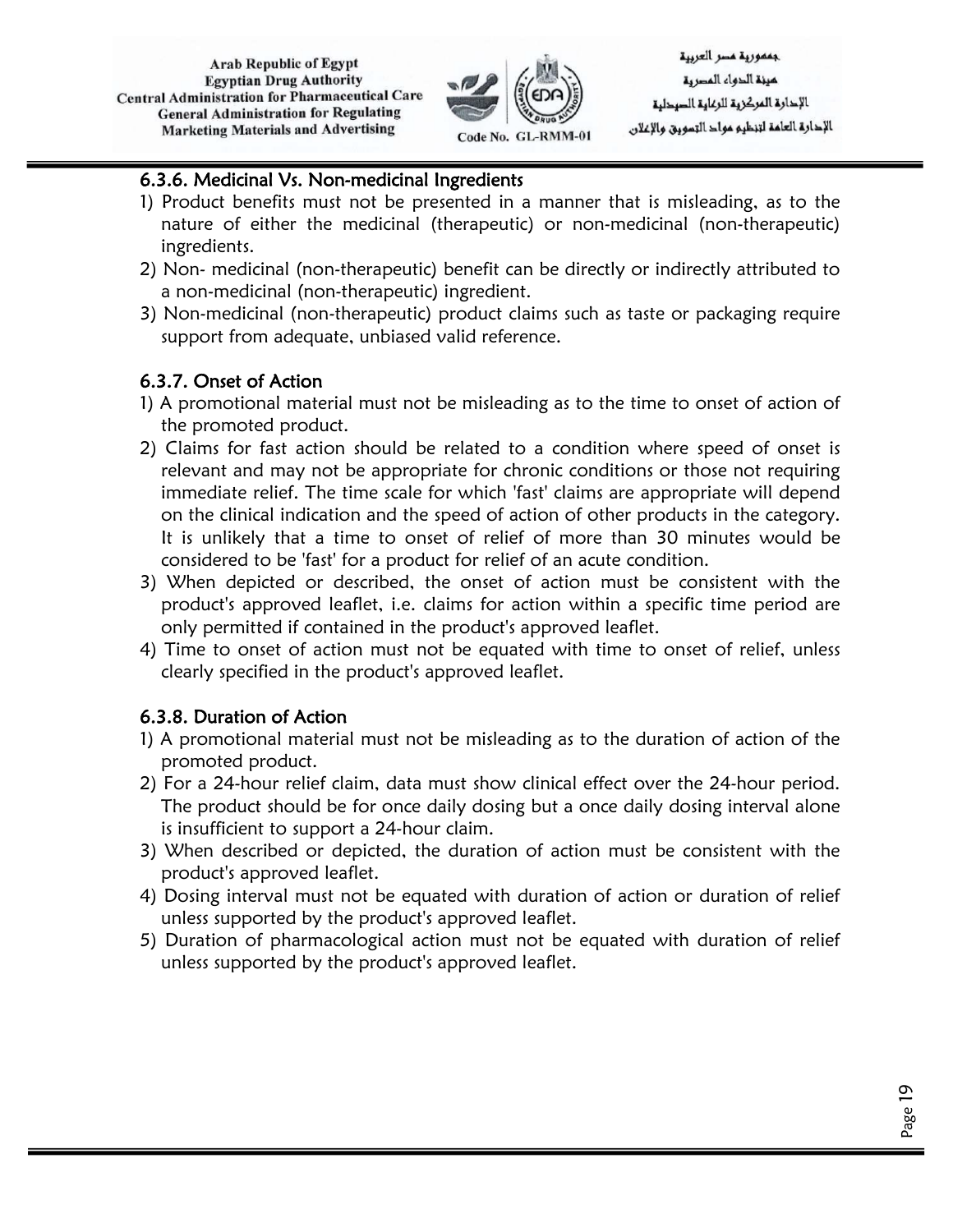

جممورية مسر العربية مينة الدواء المصرية الإدارة المركز وق للرعاوة الصودلية الإحارة العامة لتنظيم مواح التسويق والإعلان

#### 6.3.9. Duration of Use

- 1) A promotional material must not be misleading as to the recommended duration of use of the promoted product.
- 2) When described or depicted, the duration of use must be consistent with the product's approved leaflet. When a product must be used for a specific period of time to obtain the desired effect, this information must be included in the promotion material.
- 3) Products intended for short term/occasional use must not be represented for long term/chronic use.
- 4) If the duration of use is unclear in the approved leaflet, the MAH may refer to the summary of product characteristic (SmPC).

## 6.3.10. Comparative Statements

- 1) In presenting a comparison, care must be taken to ensure that it properly reflects the body of evidence and does not mislead by distortion, by undue emphasis or in any other way.
- 2) Comparison of products must be factual, fair and capable of substantiation and referenced to its source; and must not be disparaging.
- 3) Hanging comparatives those that merely claim that a product is better, stronger or more widely prescribed etc. must not be used.
- 4) Comparative claims (related to the therapeutic aspects of drugs) must meet the following principles:
	- A- Where a claim of comparative efficacy or safety is made, it must not be based on a comparison of product-approved leaflets that does not reflect the general literature, as those leaflets are based on different databases and are not directly comparable.
	- B- Comparative efficacy or safety must be based on at least 1 head to head well designed, adequately controlled, blinded, randomized clinical trial.
	- C- Where a comparative claim relates to a specific parameter, any claims must be clearly identified as pertaining to that parameter.
	- D- The claim and its presentation should:
		- (i) Identify the compared entities (to be mentioned in the same page).
		- (ii) Not obscure the therapeutic use of the promoted Ingredient(s).
		- (iii) Not attack the compared drug ingredient(s) in an unreasonable manner.
		- (iv) Be expressed in terms, language and graphics that can be understood by the intended audience.
	- E- The accepted level of statistical significance is  $p < 0.05$ .
	- F- If comparative data that are not statistically significant are used, such data must comply with the following Conditions: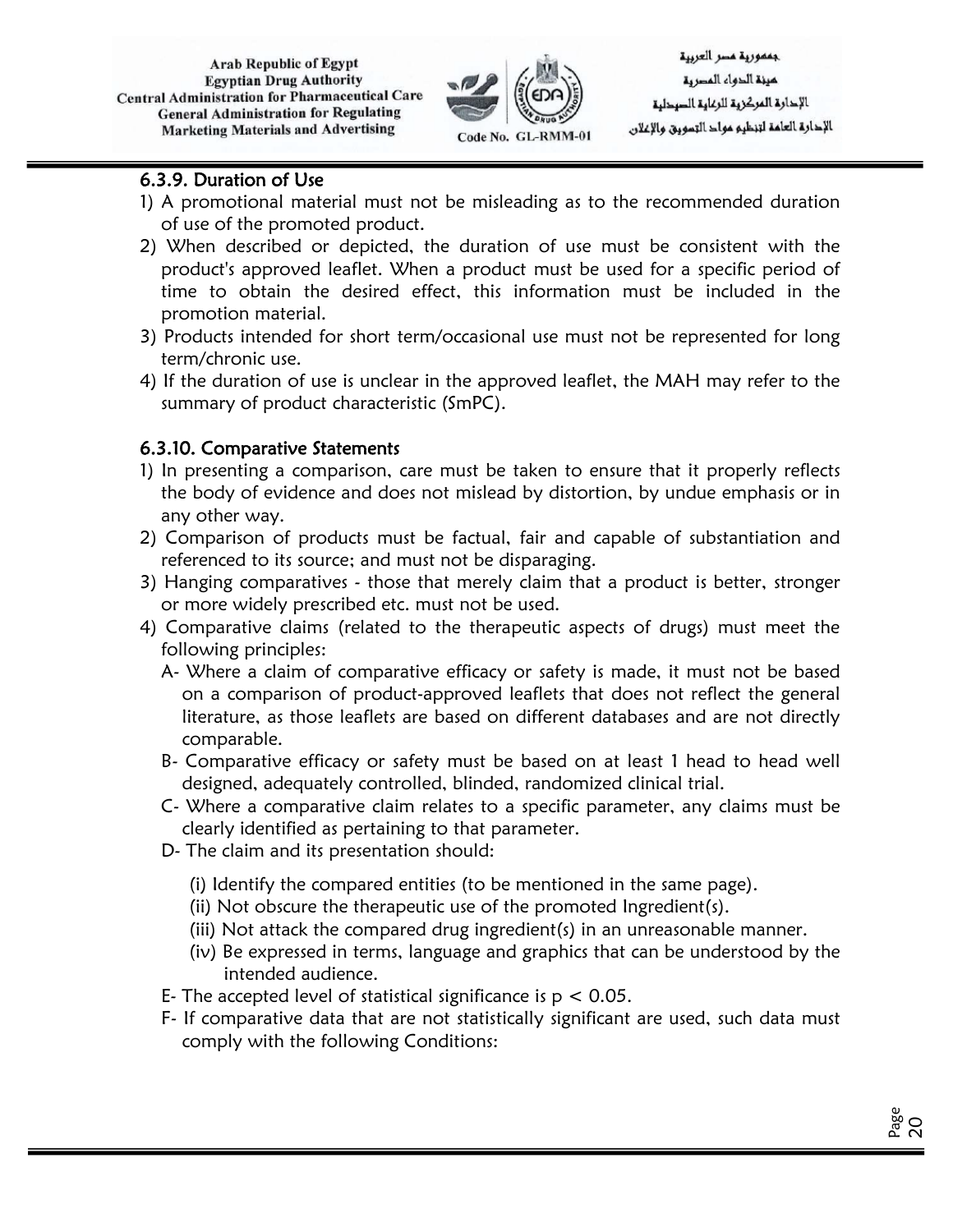

- (i) The lack of significance must be stated explicitly; it is insufficient to state the p-value.
- (ii) The data must not be used to generalize or to indicate superiority or inferiority.
- G- If comparative data are used where the relevant study does not include a statement of the significance or lack of significance of the comparative data, the lack of a p value must be explicitly stated & no claims are made.

## 6.3.11. Expressions

A) Exaggerated or all-embracing claims must not be used.

- B) It is unacceptable to claim that the product has a unique therapeutic I nontherapeutic formulation or provides a unique therapeutic/ non-therapeutic benefit unless the product is unique in therapeutic or non-therapeutic formulation and effect and it must be supported by evidence of adequate quality.
- C) Expressions and statements not allowed to be included in any material include, but are not limited to:

Incomparable; powerful, very limited quantity, amazing guaranteed, pain free, safe, has no side effects, has no toxic hazards or risks of addiction ., 100%, veracious, magic, miraculous, assured success, best product, ideal, famous, granted treatment, trust, smart, ...

- D) Guarantees of purity, quality or physical characteristics (i.e. guarantees about nontherapeutic attributes) are acceptable if true and supported by evidence of adequate quality.
- E) Absolute statements like cures completely certain illness or disease is not accepted.
- F) Expressions that mean stability or permanent effect like "Permanent, Eternal, get rid completely" are not accepted.
- F) "Fight old age" expression is not accepted, but the expression "helps to fight old age signs" could be used.
- G) "Unique, the standard, Pioneer, Original, first, immediate results, most effective, least toxic and all alike expressions are not accepted unless it can be substantiated with evidence of adequate quality.
- H) Statements proceeded by without ... are not accepted unless it can be substantiated with evidence of adequate quality.
- I) Trade names of products of other companies must not be used.
- J) "The": use of the definite article to imply a special merit, quality or property for a product is unacceptable if it cannot be substantiated for example, a claim that a product is 'The analgesic' implies that it is in effect the best, and might not be acceptable.
- K) "New": The word 'new' must not be used to describe any product, presentation, or therapeutic indication that has been available for more than 12 months in Egypt since the date of the release of the final three batches confirmed with the report of release of the product in the Egyptian market. The word "new" should be removed from the extended files.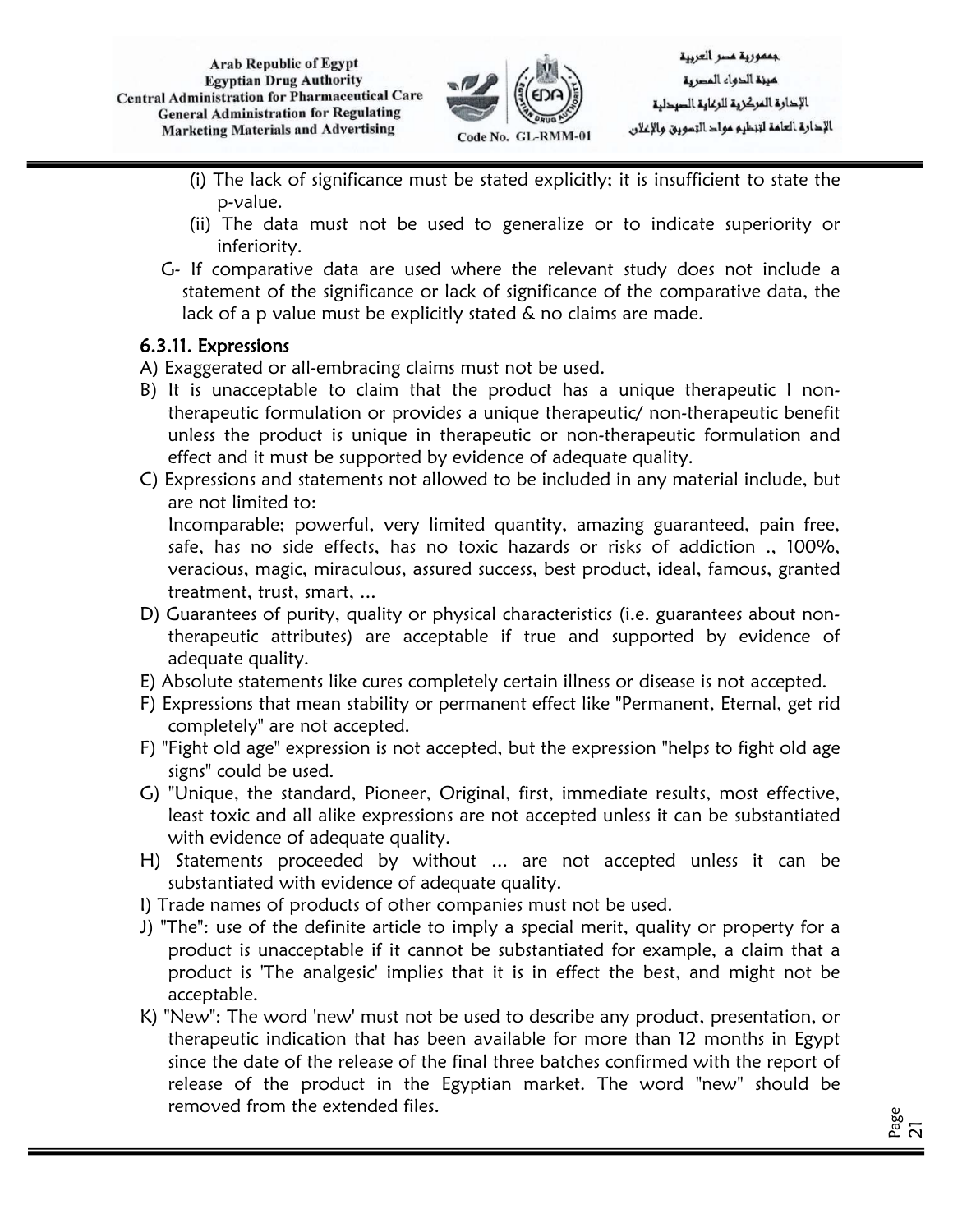

جعمورية عصر العربية لمرنة الدواء المصرية الإدارة المركز وق للرعاوة الصودلية الإحارة العامة لتنظيم مواح التسويق والإعلان

#### 6.3.12. Market share & price claims

Market share and price claims must be based on and referenced to current authoritative data and must not state or imply therapeutic equivalence.

## 6.3.13. Safety

- A) Safety messages given in promotion must comply with the approved leaflet.
- B) Promotional material, which states or implies that a product is "safe" is unacceptable.
- C) All products have the potential for side effects and no product is completely risk-free as individual patients respond differently to treatment.
- For example, the term "placebo-like" in relation to safety or side effects is considered misleading as it implies that there are no associated side effects. By implication, the product could be assumed to be 100% safe, when no product is completely risk-free.
- D) Claims that a product is generally well tolerated and claims relating to the overall incidence of side effects versus placebo in clinical trials may be acceptable if supported by at least one clinical trial that aims to assess safety, provided that a misleading impression is not given.
- E) Claims that a product has a well-established safety profile must be supported by evidence, 'Well established' should not be confused with 'good'. The terminology well established good, well tolerated etc., and must be used exactly as the reference and not interchangeably.
- F) Data from safety studies claiming low incidence of a certain adverse event is to be accompanied by warnings (if any) regarding this certain adverse event & consistent with the incidence mentioned in the approved insert.
- G) Promotional material must include a reminder statement giving information on reporting of suspected adverse reactions.

## 6.3.14. Absence of Side Effect Statements

- A) A promotional material must not include a claim for an absence of side effect in a manner that creates an incorrect impression about the promoted product or competitive product(s).
- B) Absence of side effect statements is acceptable under the following conditions:
	- a. Scientific evidence exists to support the statement; e.g. incidence of side effect is compared to placebo consistent with the product's approved Leaflet.
	- b. The side effect is associated with comparable components of that class.
- C) Promotional material should not suggest that a product does not have any side effect or that its safety or efficacy is due to the fact that it is natural.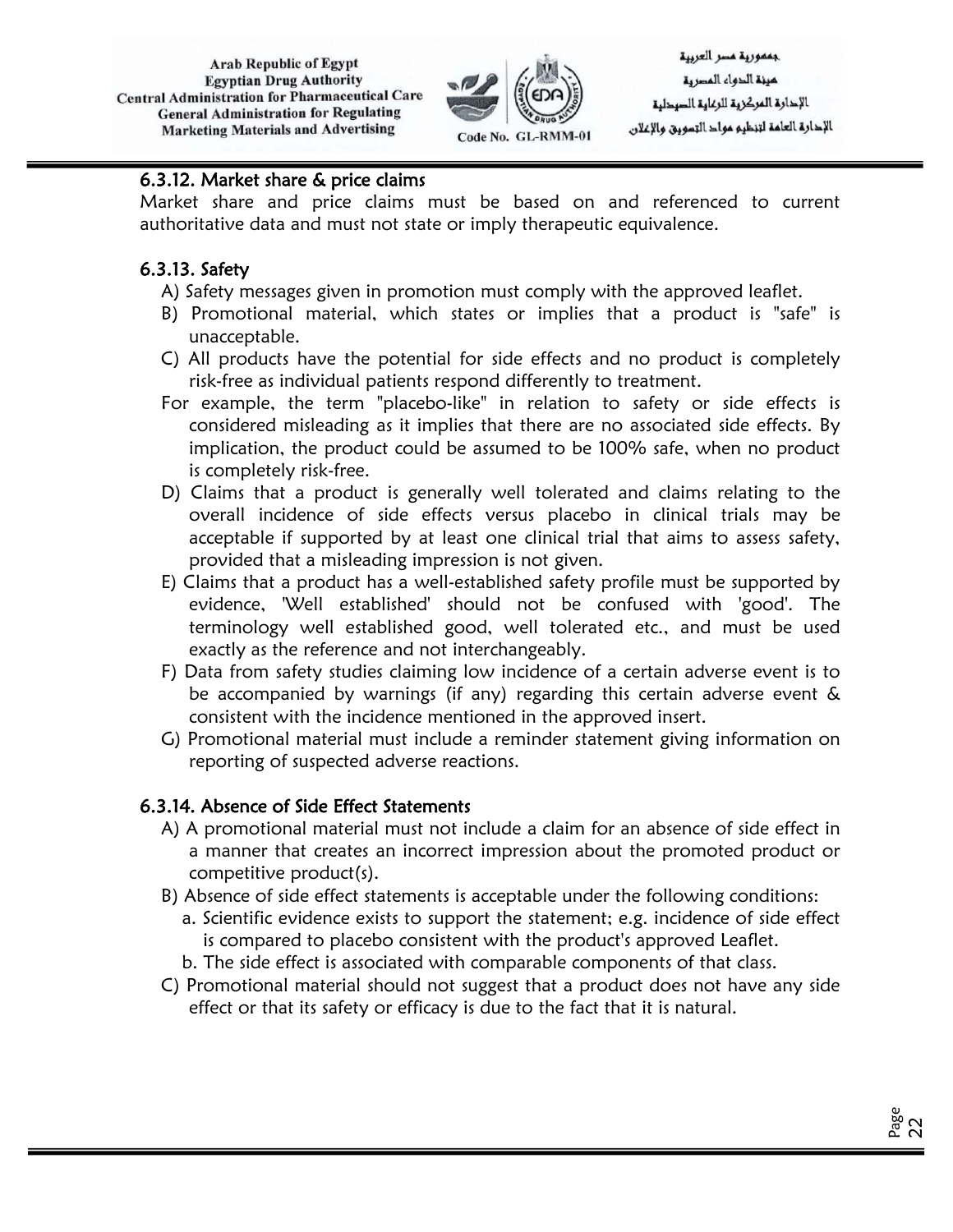

#### 6.3.15. Pictures

- Photos and pictures are evaluated as claims and must be proved and be relevant without exaggeration.
- Pictures included should be related to the promoted product, to serve its purpose only & consistent with the product approved leaflet.
- Pictures that breach the Egyptian culture and religious teachings are not allowed.
- Pictures should not contradict Egyptian common interest and policies.
- Pictures that show nudity intimacy or sex appeal are not allowed.
- MAHs must confirm their responsibility of photos of individuals in the design.
- Pictures that breach the medical ethics are not allowed.
- Pictures that encourage unhealthy, risky behaviors and habits are not allowed.

## 6.3.16. Graphics I Schematics I Terminology

- A) Graphics, language, schematics, and terminology used to present product features or characteristics must not mislead the HCPs as to the therapeutic merits of the product.
- B) Company-generated charts/graphs from one study or combining of graphs from different studies are prohibited.
- C) Minimal information on a presented chart should at least be mentioned in the material to determine the quality of the study and the value of its result (this information should be in prominent type size (a minimum of 8 point), this includes:
	- A. Study design & objective.
	- B. Dosage.
	- C. Treatment duration and follow up.
	- D. Number of subjects involved for each arm of the study.
	- E. Statistical significance. (if any)
	- F. Specifications (if any) on race, age of subjects etc.

## 6.3.17. Statistics

- A) Statistics must be presented to accurately report the findings and to help make reliable and valid conclusions.
- B) Statistical information should include the level of significance e.g. confidence pvalue or non-significance. interval (CT),
- C) Materials which present results using relative risk (RR) or relative risk reduction (RRR), must also include an indication of the absolute treatment effect (if applicable). This can be presented as absolute risk reduction (ARR), number needed to treat (NNT) and/or the actual comparative clinical results or rates.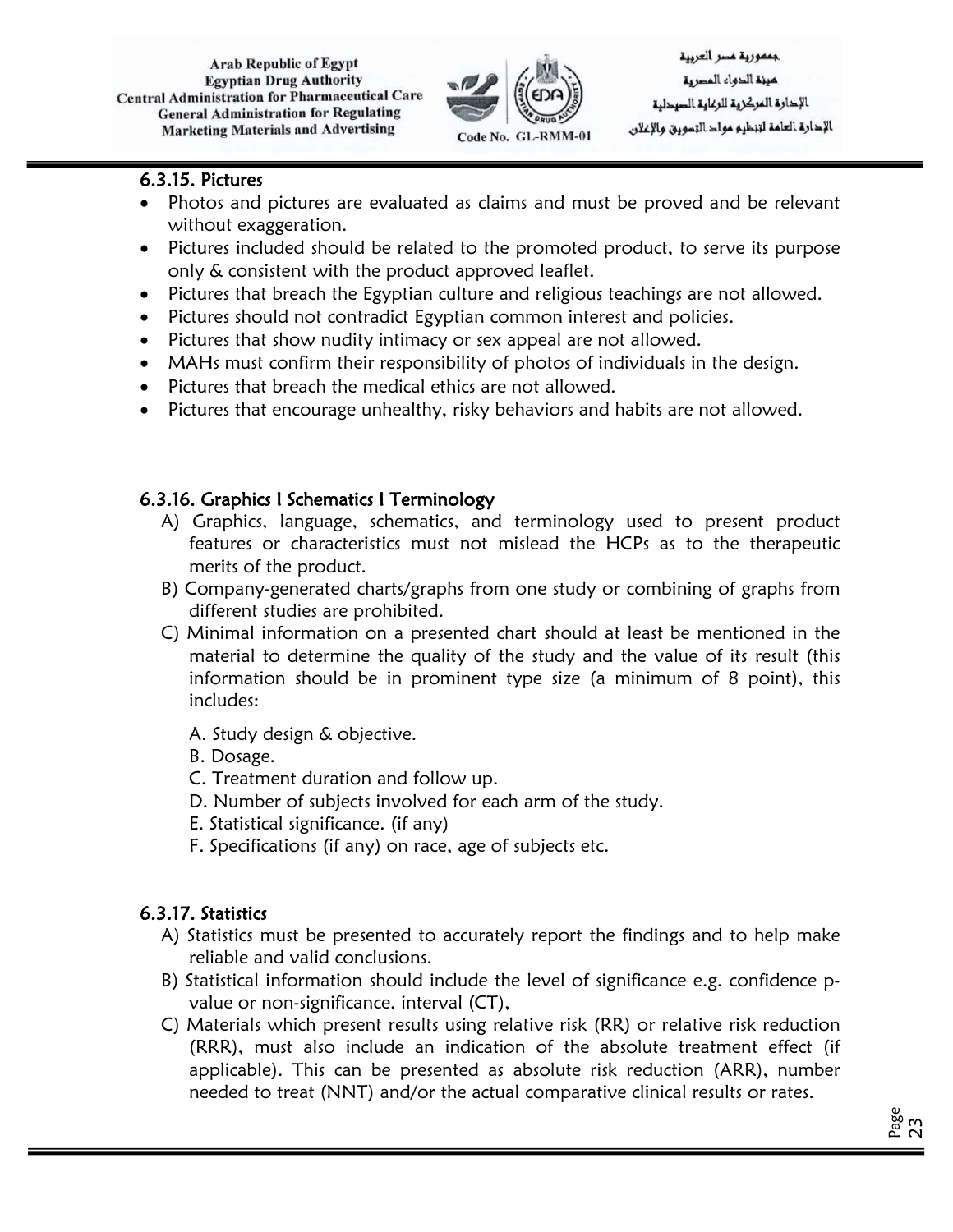

جعمورية عصر العربية مينة الدواء المصرية الإدارة المركز وق للرعاوة الصودلية الإحارة العامة لتنظيم مواح التسويق والإعلان

#### 6.3.18. Endorsements / Recommendations / Seals

- A) A promotional material should not contain recommendations by scientists or healthcare professionals.
- B) MAH should not suggest that their product is "special" or different from or better than other products only because it has been granted a marketing authorization or registration.
- C) Combination recommendations, first-line treatment recommendation or any type of recommendations are to be coming from the most recent international guidelines and these claims must clearly state that they are: "according to name of the guideline/the year".
- D) Combination recommendations, first-line treatment recommendation or any type recommendations must be stated exactly as it is without any addition nor extraction from the guidelines.

#### 6.3.19. Health / Healthy

- A) A promotional material must not be misleading by suggesting that a product may restore, maintain or promote health, unless such claims are included in the product's approved leaflet.
- B) A promotional material shall not give the impression that the normal lifestyle requires the use or consumption of a specific product.  $\cdot$
- C) A promotional material must not claim that the use of a certain product is essential for living within modern life pressures.
- D) A promotional material should not suggest that certain products use would enhance sportive or educational performance.
- E) It is unacceptable to suggest that use of the promoted product is a substitute for good health practices and healthy lifestyle.
- F) A promotional material for vitamins should not imply that vitamin supplements:
	- (1) Are a substitute for good nutrition or a balanced diet.
	- (2) Are in any way superior to or more beneficial than dietary nutrients or that normal health may be affected by not taking vitamin supplements.
- G) Weight management: A promotional material containing claims for weight management, meaning weight loss, measurement reduction, clothing size loss and weight control /maintenance, must have an appropriate balance between the claims and references to healthy energy-controlled diet and physical activity.

## 6.3.20. Natural, Natural source, Natural action

- A) A promotional material must not mislead HCPs to believe that a product is "natural" or "natural source" if it is synthetically derived.
- B) Natural: An ingredient can be described as " natural" if it is obtained from a natural source material, is in a form found in nature, and has undergone only the most minimal processing (e.g. drying, grinding, powdering, chopping, Encapsulating). Example: encapsulated powdered garlic.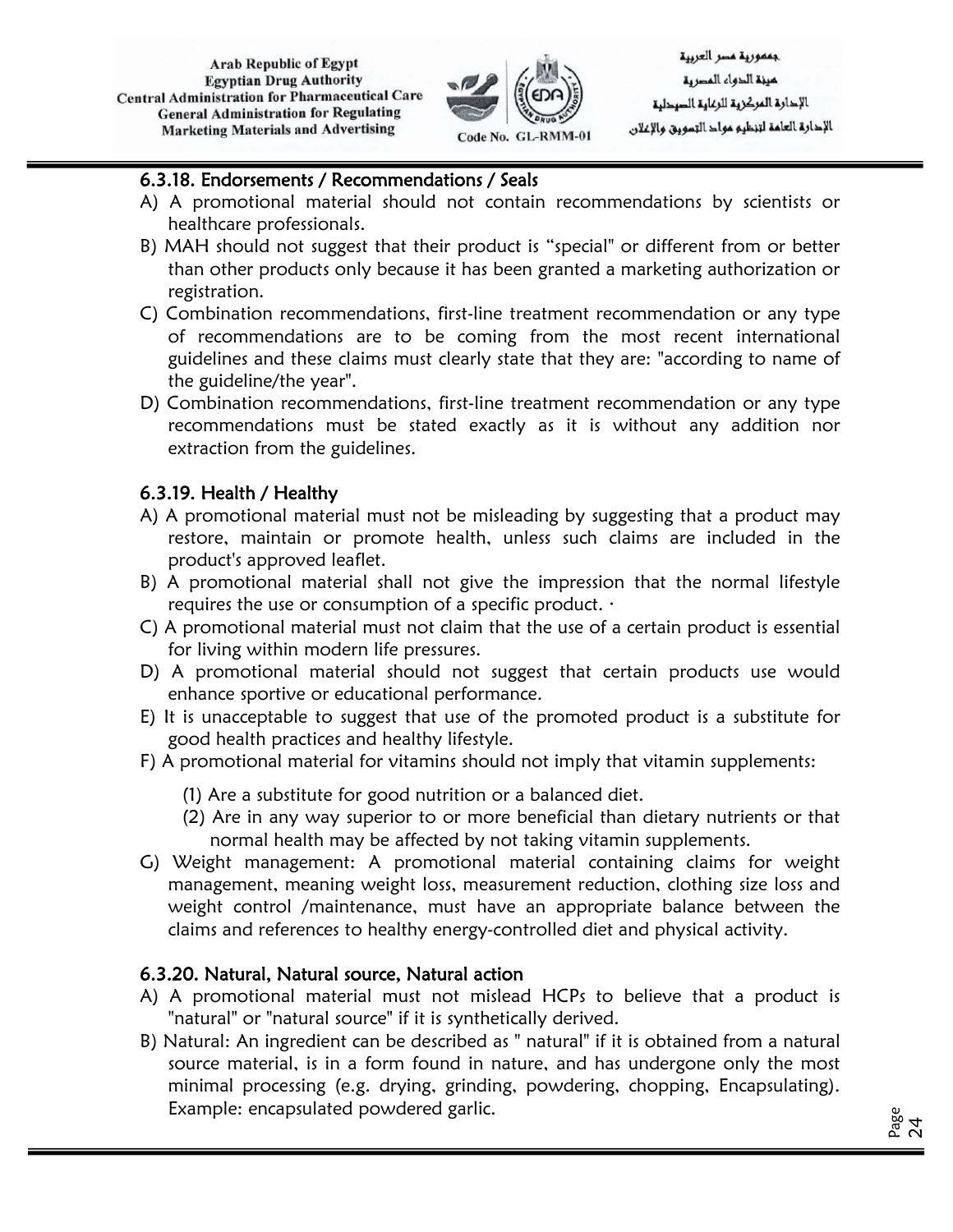

جعمورية عصر العربية مينة الدواء المصرية الإدارة المركز وق للرعاوة الصودلية الإحارة العامة لتنظيم مواح التسويق والإعلان

- C) Natural source: An ingredient can be described as "natural source" if it is Obtained via extraction, isolation and/or processing of plant, algal, fungal, Bacterial, or animal material or minerals. Processing can include such steps as boiling and steaming. The ingredient must have the same chemical identity as that in the source material.
- D) Ingredients found in nature and undergo chemical modification such as derivatives and salts are considered synthetic and not natural source.
- E) Examples: Vitamin E (d-alpha-tocopherol) isolated from soybean is natural source. The derivative, d-alpha-tocopheryl acetate, produced via chemical modification of vitamin E from soybean, is not natural source.
- F) Claims that one or several ingredients in a multi-ingredient product are natural/natural source are permissible.
- G) Claims about a product, as a whole, being natural/natural source are permissible if this statement is true for all ingredients (medicinal and non-medicinal).
- H) A product with ingredient(s) of natural source must not be claimed to be superior (efficacy/safety) because of being natural.
	- I) A promotional material must not be misleading by claiming that a product acts "naturally" as products, including natural health products, modify the body's physiological processes.

## 6.3.21. Potent / Potency

- A) A promotional material must not be misleading by referring to a product as being "potent" or having a "potent" formulation unless supported by suitable reference and stated exactly as reference.
- B) All products contain sufficient medicinal ingredients to be effective as per their approved therapeutic indications.

## 6.3.22. Power / Strength / Extra strength

- A) A promotional material must not be misleading by suggesting that a particular product contains more than sufficient medicinal ingredient to relieve/treat/prevent a particular condition or symptom.
- B) A promotional material must not be misleading by suggesting that there is a correlation between the amount of medicinal ingredient and degree of efficacy unless this is part of the approved leaflet.
- C) All products are formulated (i.e., contain sufficient medicinal ingredient) to be effective for the condition / symptoms they are designed to relieve/treat/prevent.
- D) It is thus appropriate to claim that a product is "effective", "strong enough "for the condition or symptoms it is designed to relieve/treat/prevent. ft is unacceptable to suggest that the product in and of itself, is "strong" or powerful.

## 6.3.23. Structure Function Claims

- A) A promotional material must not mislead HCPs through inappropriate use of a structure function claim.
- B) It is unacceptable to make a structure function claim that is inconsistent with a product's approved leaflet.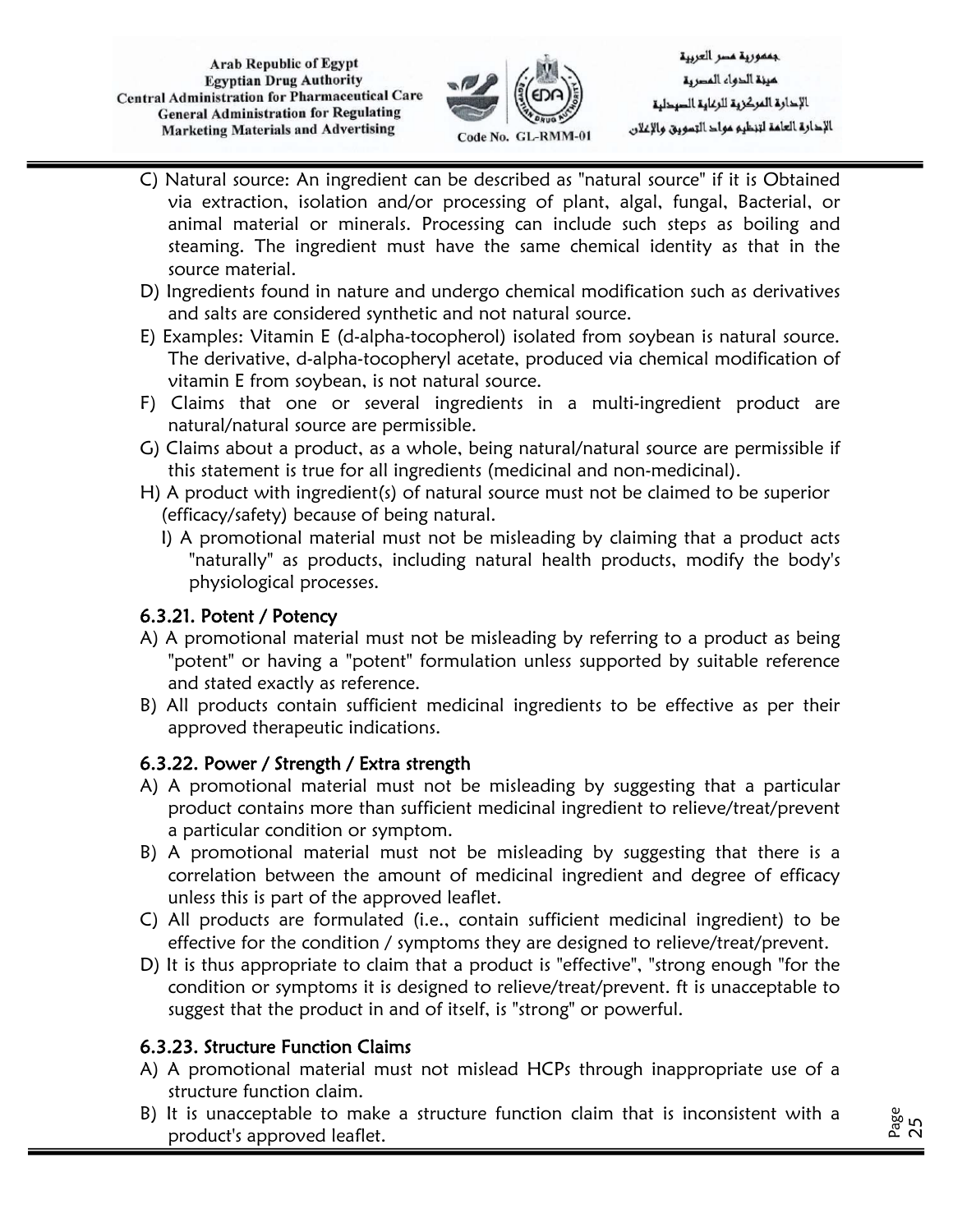

جعمورية عصر العربية لمرنة الدواء المصرية الإدارة المركز وق للرعاوة الصودلية الإحارة العامة لتنظيم مواح التسويق والإعلان

## 7. Promotion of products, which are promoted for use during pregnancy:

The following guidance is provided for the promotion of any pharmaceutical product for use during pregnancy to a healthcare professional:

- A) Only where there is a specific indication for use in pregnancy m the approved leaflet, pharmaceutical products may be promoted for use in pregnancy.
- B) All the information contained in the pregnancy and lactation section of the approved leaflet should be conveyed in the prescribing information in the promotional material.
- C) Promotional materials should never state or imply that the promoted pharmaceutical product, or any other medicine, cannot harm the developing fetus. The use of visuals pertaining to the developing fetus is considere9 inappropriate in the promotion of medicines for use in pregnant women.
- D) All promotional materials for pharmaceutical products promoted for or providing information on use in pregnancy should include a general warning message appropriate to the medium being used.

An example of appropriate wording is as follows: Care should be taken when prescribing in pregnancy as medicines can affect the fetus.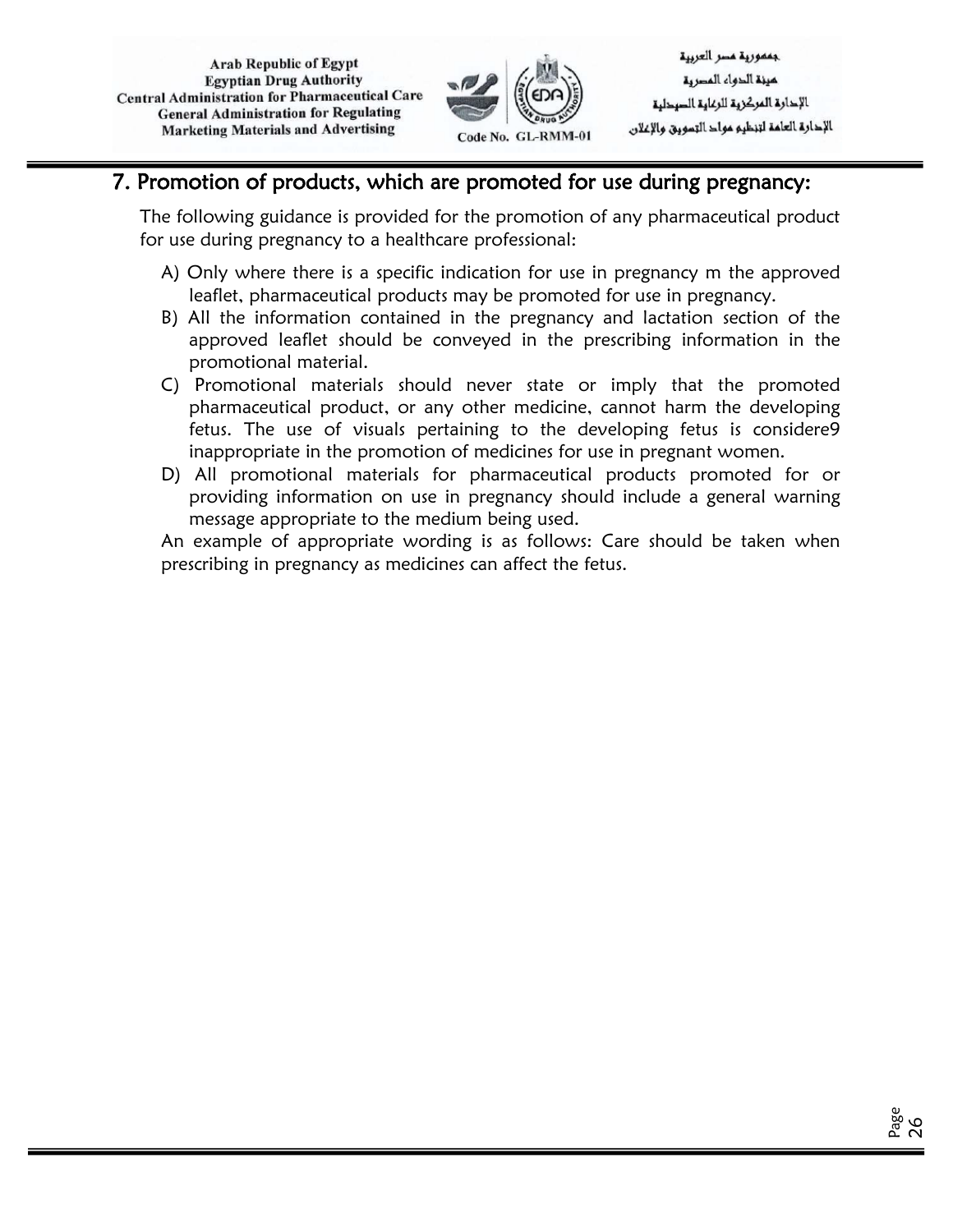

جممورية مسر العربية مينة الدواء المصرية الإدارة المركز وق للرعاوة الصودلية الإحارة العامة لتنظيم مواح التسويق والإعلان

## 8. Educational non-promotional materials:

#### 8.1. Product Educational Material:

- (1) It is intended for the non-promotional education about a pharmaceutical product(s).
- (2) It is either directed to healthcare professionals or provided to healthcare professionals to give to their patients who have been prescribed a particular pharmaceutical product by their doctors.
- (3) The content of such material could clarify for example, mechanism of action, dose, timing and method of administration, precautions, special instructions and similar information.
- (4) It must contain no promotional claims/visuals.
- (5) It must have no comparative claims/visuals regarding a pharmaceutical product.
- (6) It must contain no quotes from experts, opinion leaders or patients.
- (7) It must be consistent with the approved leaflet for the related pharmaceutical product(s).
- (8) It must be in a language appropriate for the intended audience. Confusing medical terms must be avoided in materials provided to healthcare professionals to give to the patients.
- (9) The tone of the message must not be presented in a way that unnecessarily causes alarm or misunderstanding in the community.
- (10) It does not have to include the pharmaceutical product's approved leaflet. Examples: - Dosage cards etc.

#### N.B.

Presence of any promotional claim/visual will necessitate the material to be promotional and to be assessed according to the promotional materials guidelines.

#### 8.2. Awareness Material:

- (1) It is intended for raising the awareness about health or a disease condition.
- (2) It is either disease awareness materials or health awareness materials
- (3) It should cover the key characteristics of the disease, including a balanced overview of the range of therapeutic options available (which may include a range of products/classes and/or alternative treatments such as surgery) in a balanced and fair manner that does not unduly emphasize particular options or the need to seek treatment.
- (4) It should not highlight the qualities of a specific pharmaceutical product
- (5) It must emphasize a health/disease condition and its recognition rather than on the treatment options.
- (6) It must include MAH name (but should not be given prominence).
- (7) It must not include any reference to a specific pharmaceutical product(s).
- (8) It must be in a language appropriate for the intended audience. Confusing medical terms must be avoided in materials directed to the patients.
	- (9) It must include a statement directing the patient to seek further information about the condition or treatment options from his/her doctor for materials directed to the patients.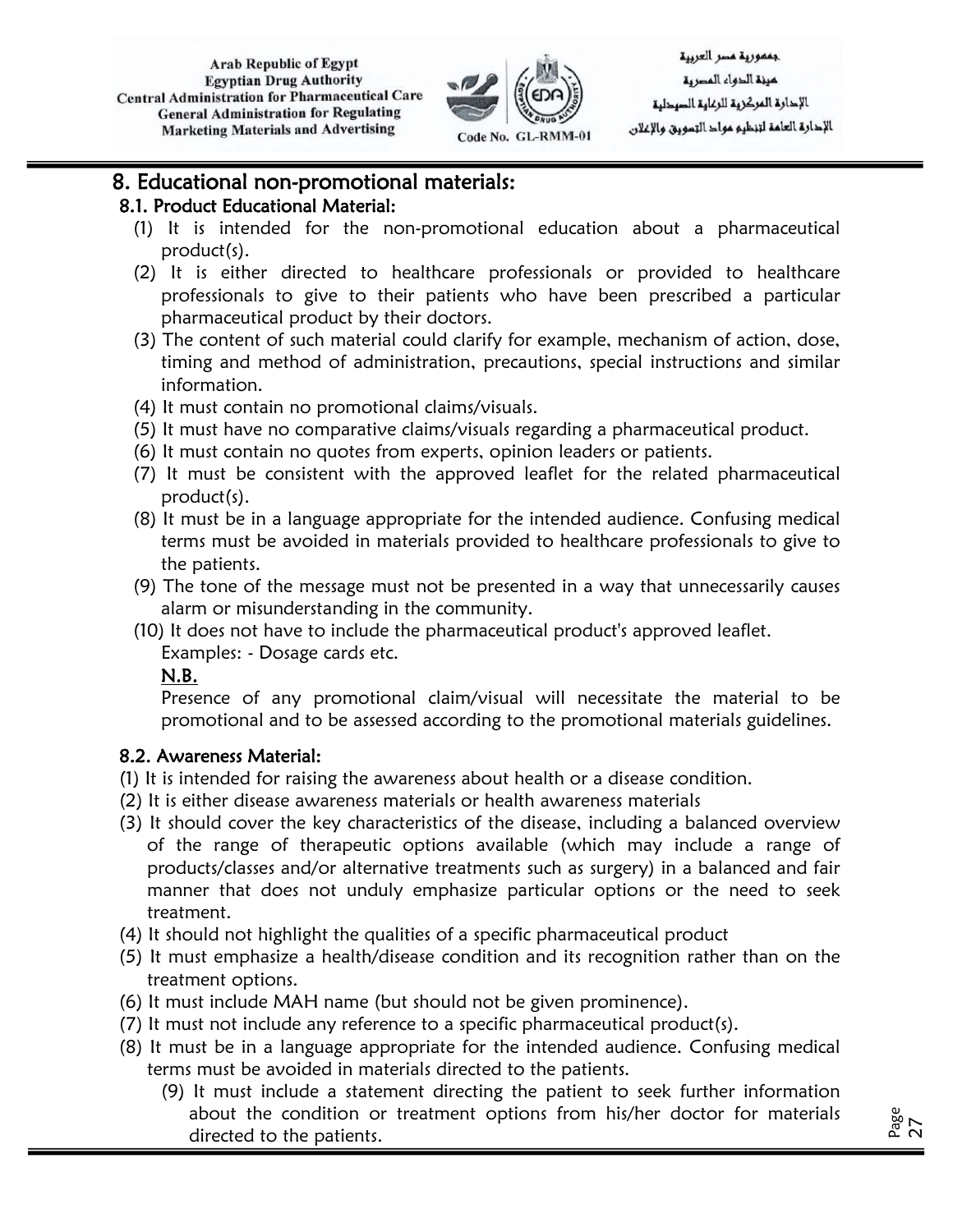

جعمورية عصر العربية لمرنة الدواء المصرية الإدارة المركز وق للرعاوة الصودلية الإدارة العامة لتنظيم مواد التسويق والإغلان

## 9. Reminder:

#### Trade name reminders must include the following information:

- 1. The trade or generic name of the product.
- 2. And/or MAH name or logo.

#### Trade name reminders may include the following information:

- 1. A non-promotional logo or image for example written, printed, or graphic matter containing no representation or suggestion relating to the promoted product.
- 2. Information relating to quantitative or qualitative ingredient statements.
- 3. Dosage form.
- 4. Quantity of package contents.
- 5. Price.
- 6. Pack shots are acceptable if no therapeutic claims are visible.

## Trade name reminders must not include:

- 1. Indications or therapeutic category.
- 2. Promotional claims including promotional tag lines and/or statements (slogan).
- 3. Recommendations.

## 10. Complaints

Scope: same as regular scope.

1. Complaints files are received composed of:

• A cover letter (the form can be found online).

- http://www.eda.mohp.gov.eg/Files/699\_complaint%20application%20form.pdf
- A copy of the promotional material.
- 2. The MAH will be notified there is a complaint against it, in order to submit all the documents and references required to defend the claims in the material. The complainant name will remain anonymous.
- 3. The material will be reviewed thoroughly.
- 4. The material will be submitted for committee review.
- 6. The complaining party will be notified of the final action within three months.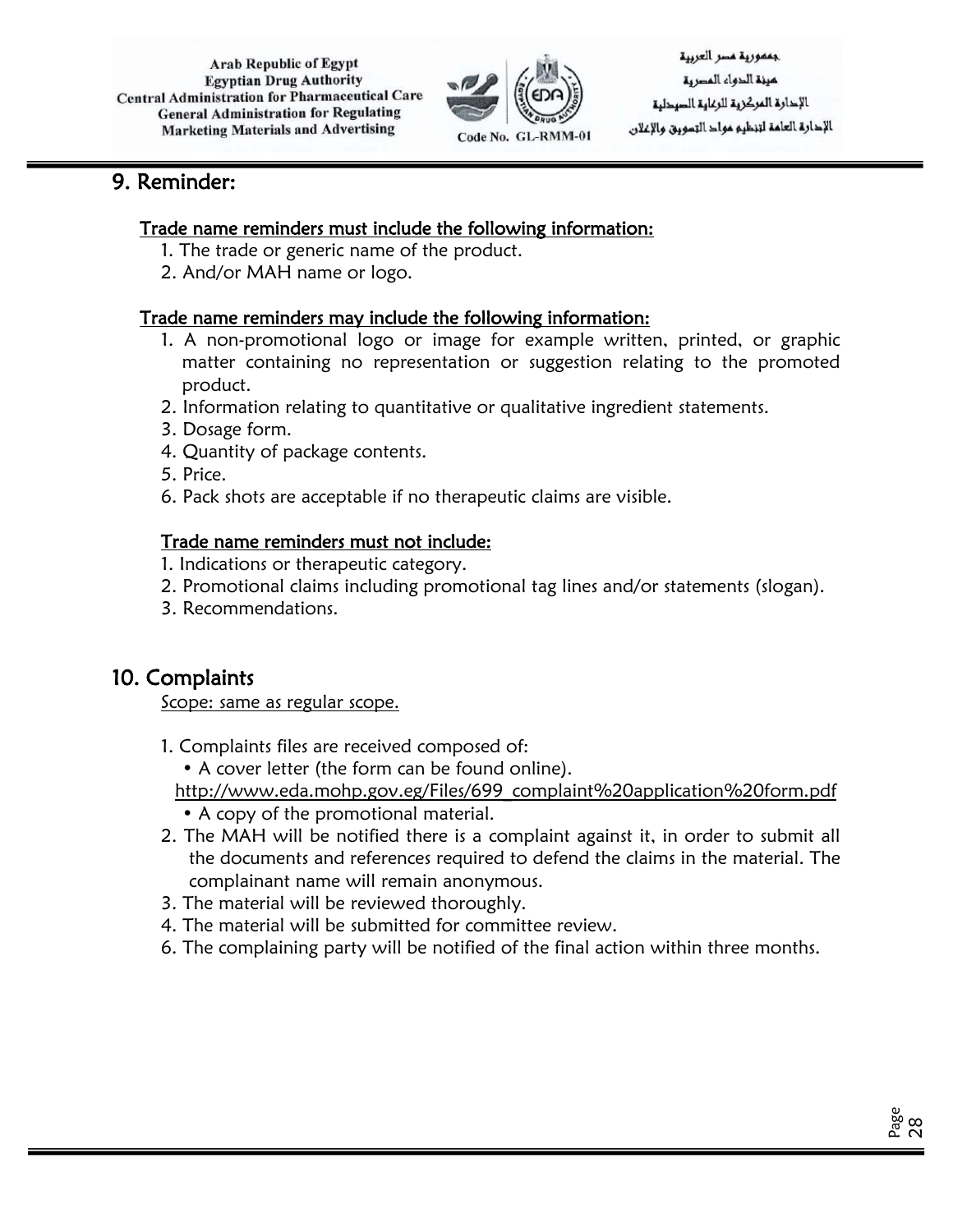

جعمورية عصر العربية مينة الدواء المصرية الإحارة المركزية للرعاية السيدلية الإدارة العامة لتنظيم مواد التسويق والإغلان

## 11. Sanctions

#### According to ministerial decree 67/2000:

- 1. Issuing a warning letter to stop the violating material or correct its content within 10 days.
- 2. Afterwards, withdrawal of the medicine from the market and cancelling its registration license.
- 3. Finally, Prohibition of re-registration for 1 year from the date of cancellations of its registration license.

## Supplementary guidelines can be published in case of any needed clarifications.

## 12. References

- 1. Ethical criteria for medicinal drug promotion. WHO
- 2. The blue guide: advertising and promotion of medicines in UK Third Edition. September 2014
- 3. Australian code of conduct edition 18. 2015
- 4. Emirates: http://www.moh.gov.ae/en/Services/Pages/ServiceDescription.aspx.
- 5. FDA code of federal regulation title 21 part 202 prescription drug advertisements.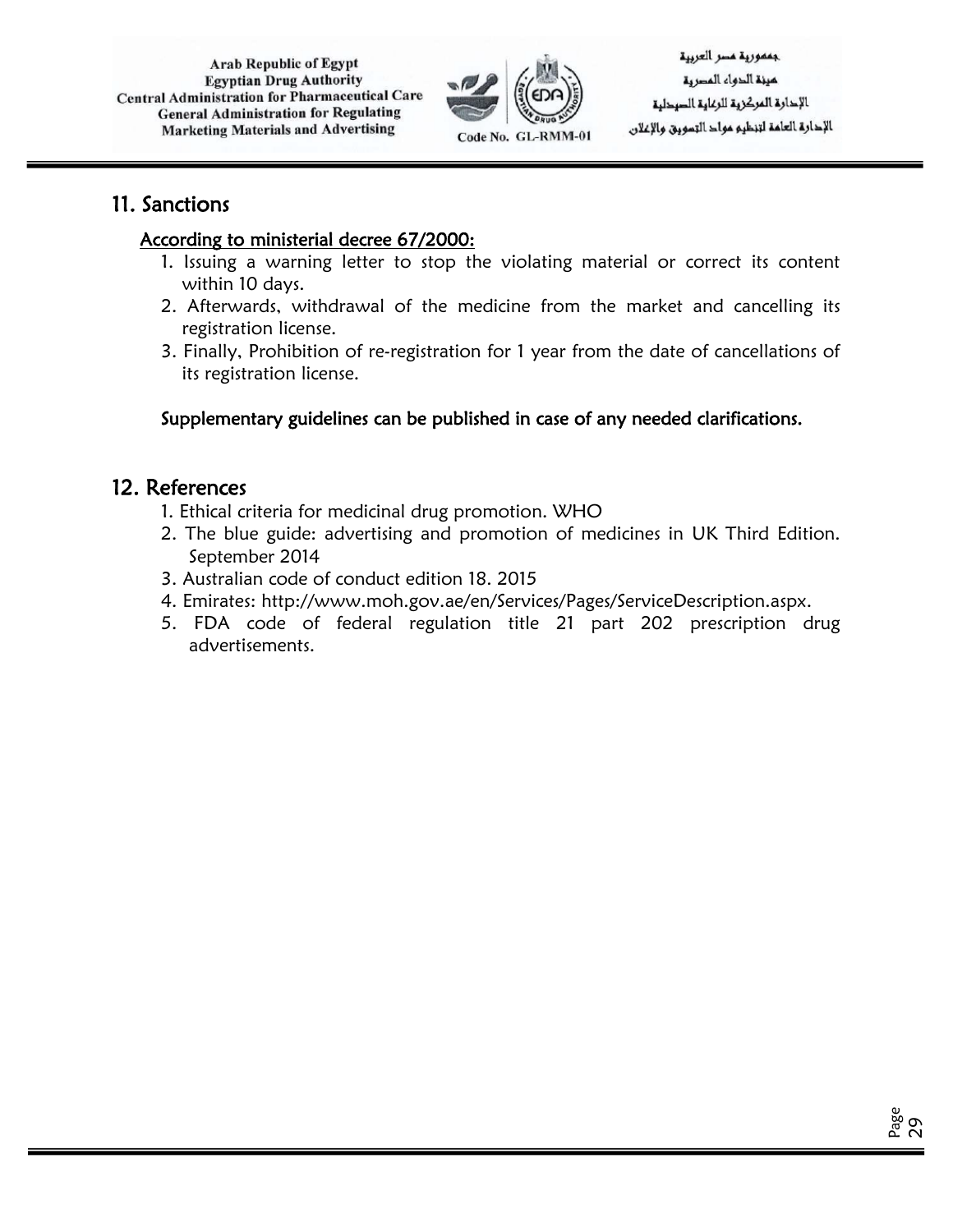

جعمورية عصر العربية مينة الدواء المصرية الإدارة المركز وق للرعاوة الصودلية الإحارة العامة لتنظيم مواح التسويق والإعلان

## Annex (1)

## Regulatory guidelines of accepted references

A hierarchy of evidence or levels of evidence is a heuristic used to rank the relative strength of results obtained from scientific research. The following ranking is an example recommended in order to support different claims by the companies. All references must be consistent with the approved insert leaflet:

- 1- Approved insert leaflet is the only core of any material.
- 2- Summary of product characteristic consistent with the approved insert from the regulatory authority websites: EMA etc.
- 3- Official regulatory websites: FDA, EMA, MHRA, TGA, ANSM etc.
- 4- The most recent guidelines in the field obtained from the top most specialized associations for e.g.: AHA, ADA etc.
- 5- Meta-analysis and systematic reviews.
- 6- Filtered resources: Cochrane Database of Systematic Reviews, BMJ Clinical Evidence etc.
- 7- Studies published in peer reviewed with high impact factor journal and the most important in the field for e.g.:
	- Ca-a cancer journal for clinicians with  $\sim$ n impact factor: 244.585.
	- New England journal of medicine with an impact factor: 79.258.
	- Lancet with an impact factor: 53.254.
	- Chemical reviews with an impact factor: 52.613.
	- Nature reviews materials with an impact factor: 51.941.
	- Nature reviews drug discovery with an impact factor: 50.167.
	- Jama-journal of the American medical association with an impact factor: 47.66 I.
- 8- The most important specialized textbooks in the field: Martindale, BNF, Orange book, Vidal, Swiss Drug Compendium, Goodman & Gilman's etc.

## N.B.

- All the above-mentioned references can be used only as a support of the approved insert leaflet.
- The impact factor must be checked on yearly basis and a minimum of 2 is accepted. In rare cases, an impact factor less than 2 is accepted such as in rare disease for e.g. Methemoglobinemia.
- For comparative statements, see section 6.3.10.
- Examples of website that can be used in awareness materials: WHO, CDC, mayo clinic, NIH etc.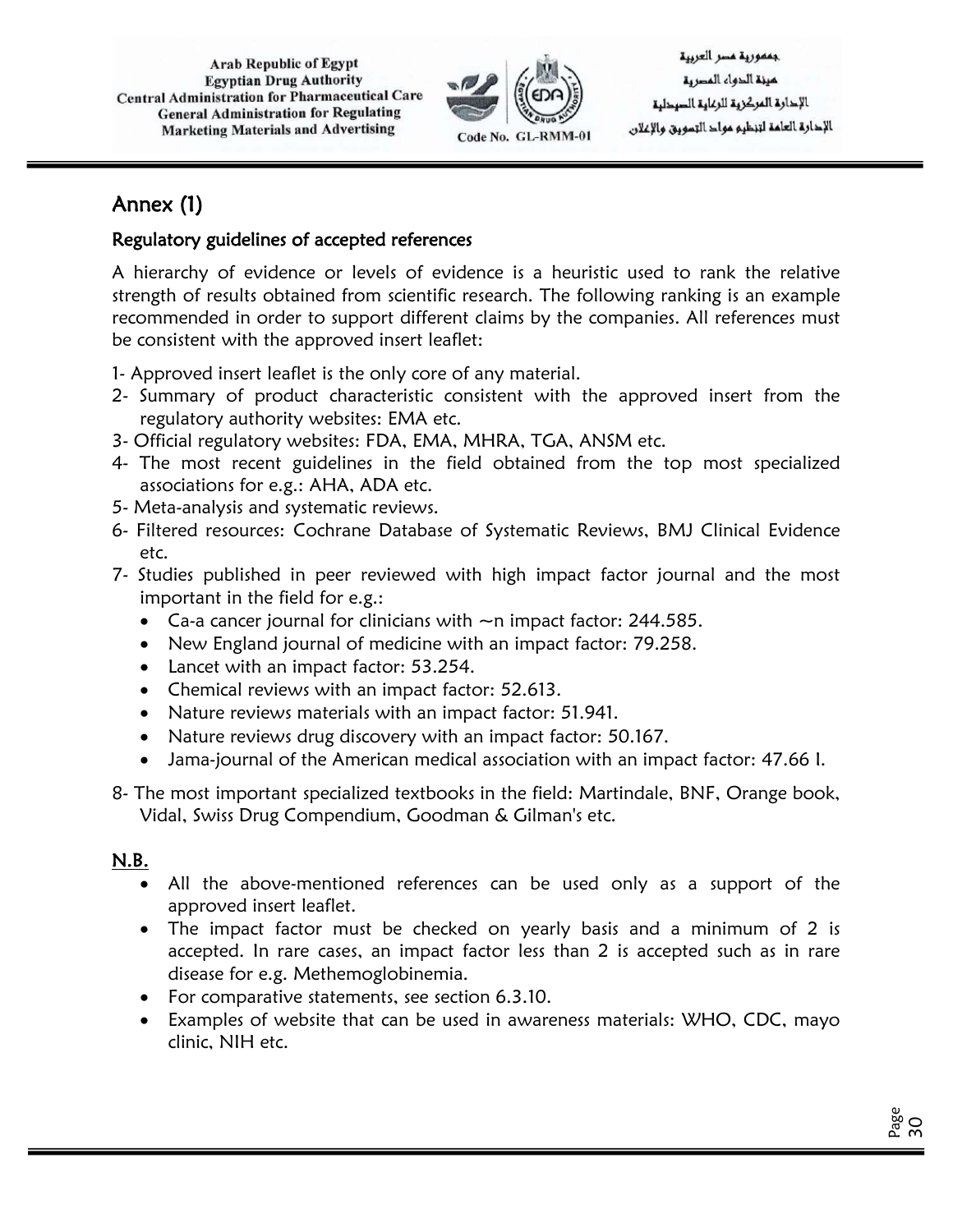

جممورية مسر العربية مينة الدواء المصرية الإحارة المركزية للرعاية الصيحلية الإحارة العامة لتنظيم مواح التسويق والإعلان

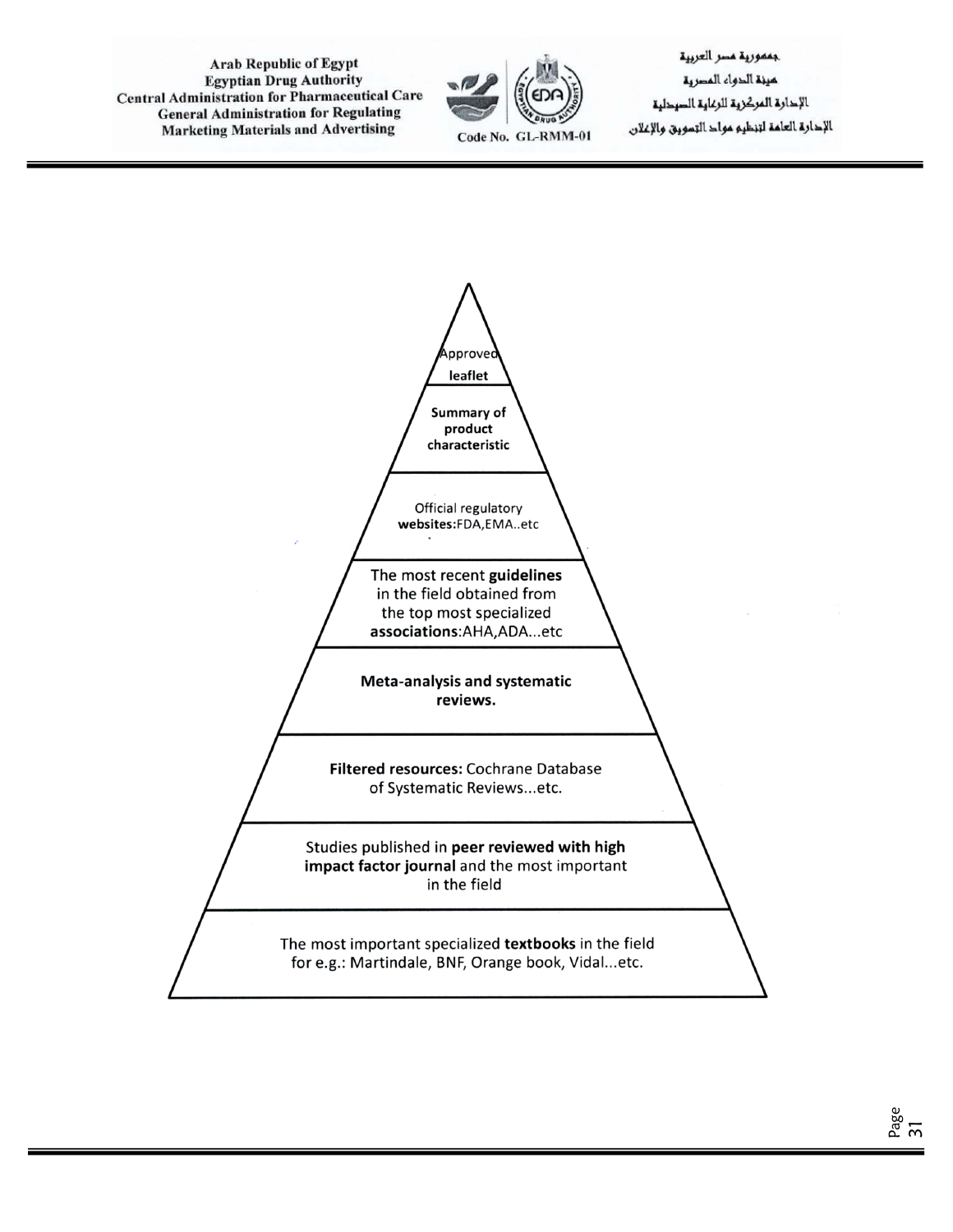

جممورية مسر العربية عينة الدواء المصرية الإحارة المركزية للرعاية السيدلية الإحارة العامة لتنظيم مواح التسويق والإعلان

## Abbreviations:

FDA: Food and Drug Administration. EMA: European Medicines Agency. MHRA: Medicines and Healthcare products Regulatory Agency. TGA: Therapeutic Goods Administration. ANSM: Agence Nationale de Securite du Medicament et des Produits de Sante. AHA: American heart association. ADA: American diabetes association. BNF: British National Formulary. BMJ: British medical journal. WHO: World Health Organization. CDC: Centers for Disease Control and Prevention. NIH: National Institutes of Health.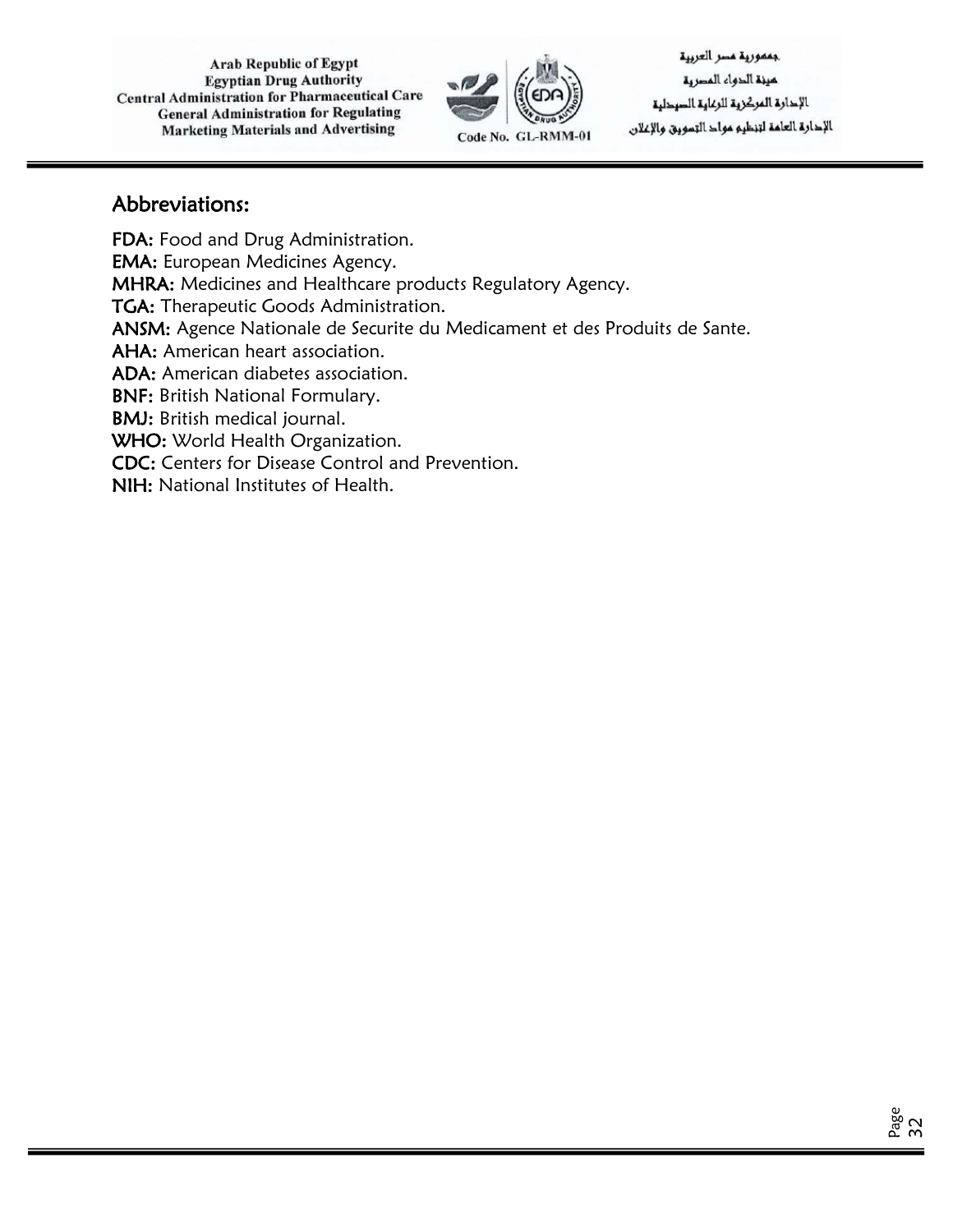

جعمورية عصر العربية لمرنة الدواء المصرية الإدارة المركز وق للرعاوة الصودلية الإحارة العامة لتنظيم مواح التسويق والإعلان

## Annex (2)

## File timeline

## Fast Track

• The reviewer pharmacist will submit the comments to the applicant person delegated by the pharmaceutical company for promotional, educational & awareness material according to slides/ pages number:

a) 1-50 slides/pages: In 6 working days.

b) 50< slides/pages: In 12 working days.

• After receiving of comments of the reviewed file, the applicant company has 30 working days to submit the amendments.

The approval will be issued as the following:

a) In 2 working days from submitting the amendments (for 1-50 slides/pages)

b) In 4 working days from submitting the amendments (for 50< slides/pages)

## Normal Track

- The reviewer pharmacist will submit the comments to the applicant person delegated by the pharmaceutical company for promotional, educational & awareness material within 21 working days.
- After receiving of comments of the reviewed file, the applicant company has 30 working days to submit the amendments.
- The approval will be issued within 7 working days from submitting the amendments.

## Important Notes for normal & fast track files

- If a file enters the committee, the working days to submit the amendments by the company are paused until the committee decision is issued.
- The file will be cancelled automatically, if the allowed time passed without submitting the final copy implying all requested amendments by the reviewer pharmacist.

## **Extension**

- The whole process from submission till approvals/cancellations will take 7 working days.
- The company must submit the original approval so that it can be attached by new approval letter.